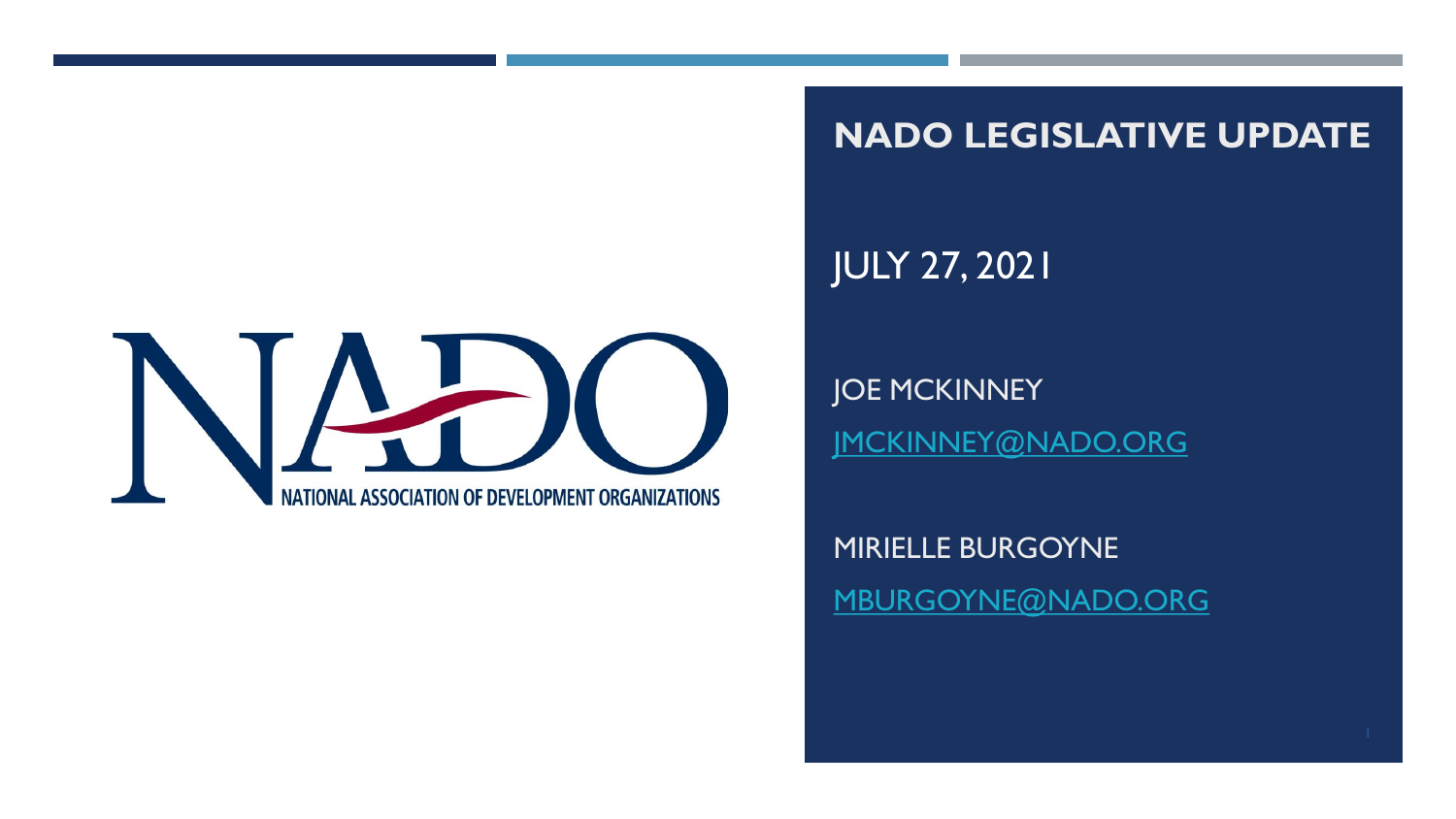# **ABOUT NADO**

- The National Association of Development Organizations (NADO) advocates for the nation's network of hundreds of Regional Development Organizations (RDOs) across the country, and for the economic and community development programs they help implement
- NADO works closely with EDA and Economic Development Districts (EDDs), and with other federal partners and community development stakeholders

[www.nado.org](http://www.nado.org/)

Interested in becoming a NADO member?

Please contact Brittany Salazar at **bsalazar@nado.org** or Krystal De Leon at [kdeleon@nado.org](mailto:kdeleon@nado.org)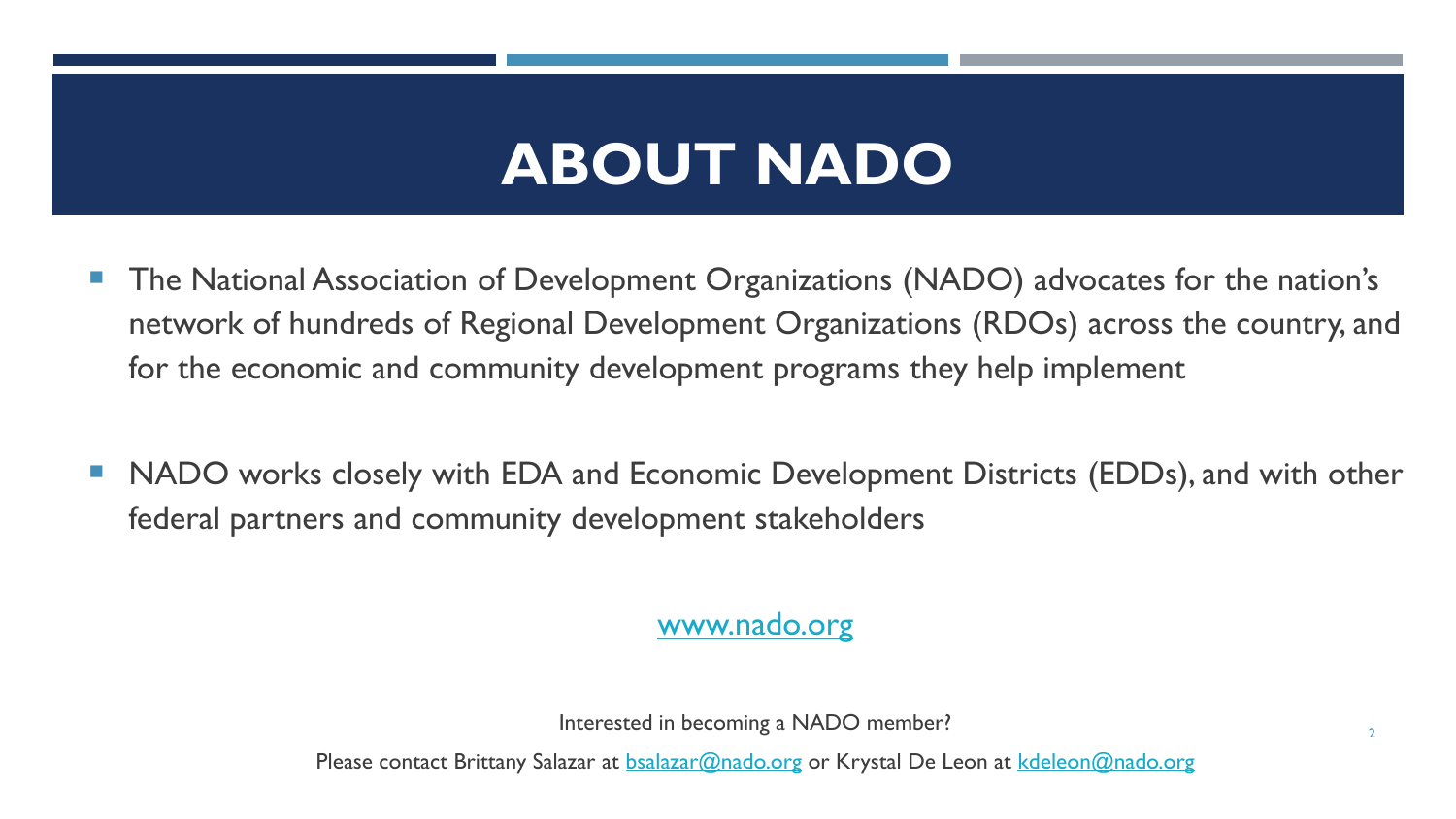# **COVID-19 RELIEF OVERVIEW**

- **First major stimulus bill passed March 2020: The Coronavirus Aid, Relief, and Economic** Security (CARES) Act
- Second major stimulus bill passed March 2021: the American Rescue Plan Act (ARPA)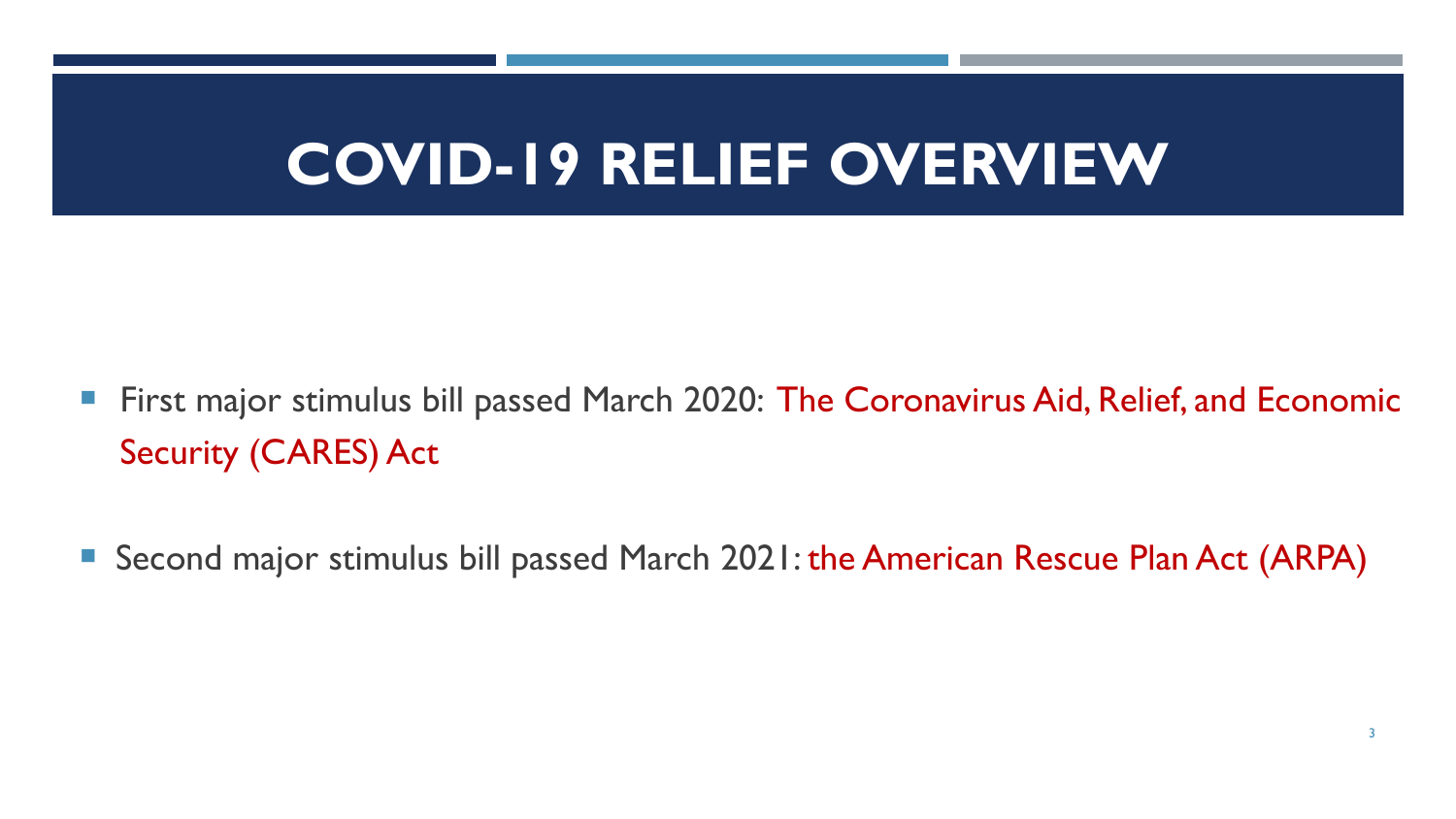## **COVID-19 RELIEF TIMELINE**

| <b>March 6, 2020</b>                                                                                   |                                                                                                | <b>March 27, 2020</b>                                                                                      |                                                                                                             | <b>August 8, 2020</b>                         |                                                                                                                                                                                                                                            | <b>March 11, 2021</b>                                                   |  |  |
|--------------------------------------------------------------------------------------------------------|------------------------------------------------------------------------------------------------|------------------------------------------------------------------------------------------------------------|-------------------------------------------------------------------------------------------------------------|-----------------------------------------------|--------------------------------------------------------------------------------------------------------------------------------------------------------------------------------------------------------------------------------------------|-------------------------------------------------------------------------|--|--|
| P.L. 116-123<br>The Coronavirus Preparedness<br>and Response Supplemental<br><b>Appropriations Act</b> |                                                                                                | P.L. 116-136<br>The Coronavirus Aid, Relief, and<br><b>Economic Security (CARES) Act</b><br>\$2.2 trillion |                                                                                                             | Presidential<br>Memoranda - August 8,<br>2020 |                                                                                                                                                                                                                                            | P.L. 117-2<br>The American Rescue Plan Act<br>of 2021<br>\$1.9 trillion |  |  |
|                                                                                                        | P.L. 116-127<br>The Families First Coronavirus<br><b>Response Act</b><br><b>March 18, 2020</b> |                                                                                                            | P.L. 116-139<br>The Paycheck Protection Program<br>and Health Care Enhancement Act<br><b>April 24, 2020</b> |                                               | P.L. 116-260<br>The Coronavirus Response and<br><b>Relief Supplemental</b><br><b>Appropriations Act, 2021</b><br>\$900 billion COVID-19 relief<br>stimulus plus \$1.4 trillion FY 21<br>appropriations omnibus<br><b>December 27, 2020</b> |                                                                         |  |  |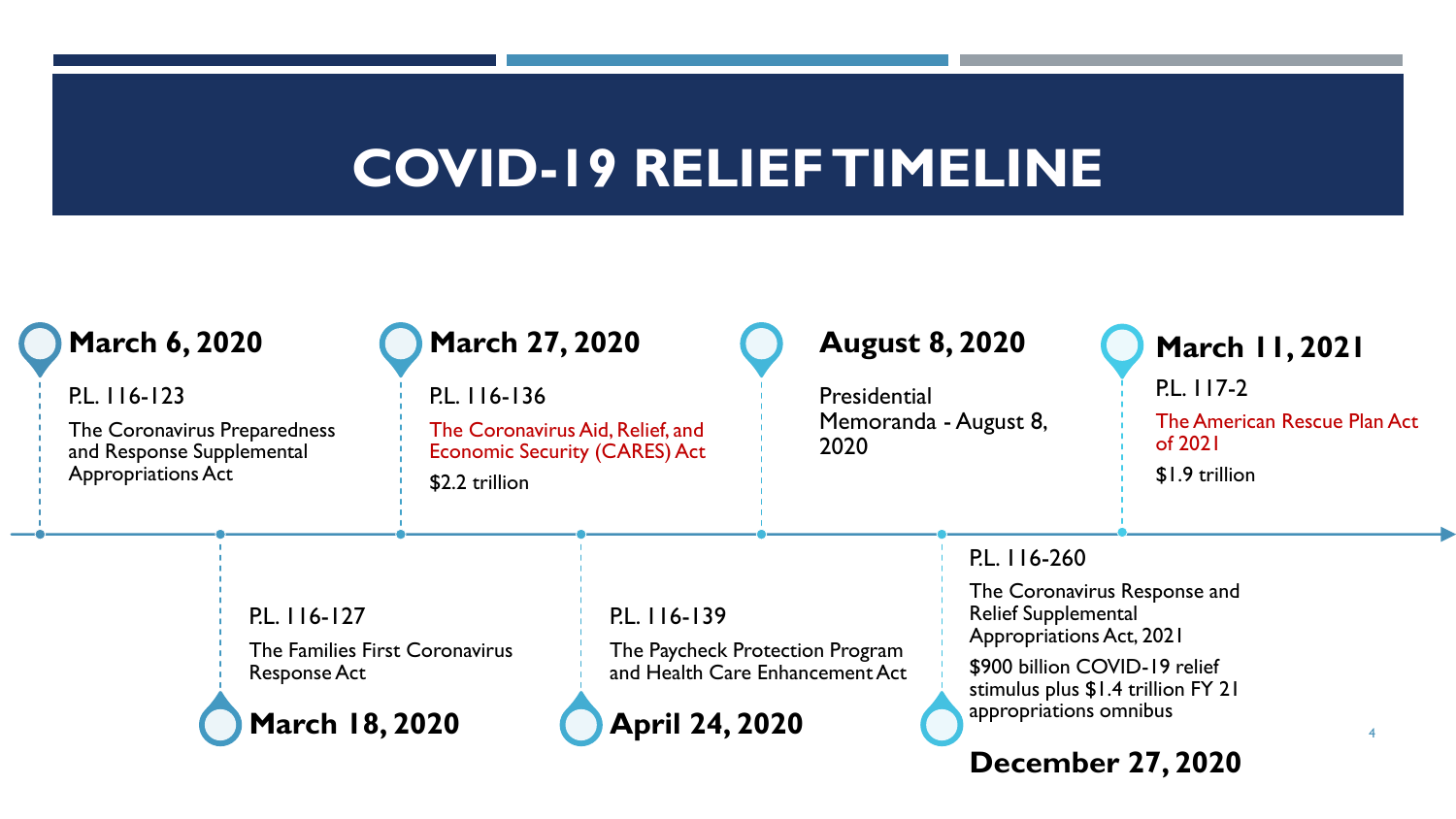# **AMERICAN RESCUE PLAN ACT HIGHLIGHTS**

## [The American Rescue Plan Act \(P.L. 117-2\)](https://www.congress.gov/bill/117th-congress/house-bill/1319/text) includes:

- \$3 billion for the U.S. Department of Commerce Economic Development Administration (EDA)
- **5350 billion for state, local, tribal, and territorial support**
- **57.25 billion for the SBA Paycheck Protection Program (PPP)**
- **515 billion for Economic Injury Disaster Loans (EIDL)**
- \$1400 direct stimulus checks for eligible individual taxpayers
- \$300 weekly federal unemployment benefits through September 6, 2021
- And many other provisions

#### **Sources and Useful Reference Materials:**

- [American Rescue Plan Section-by-Section Summary -](https://www.democrats.senate.gov/imo/media/doc/ARP%20-%20Title-by-Title%20Summary.pdf) Senate Democrats
- [National Conference of State Legislatures \(NCSL\) Overview](https://www.ncsl.org/ncsl-in-dc/publications-and-resources/american-rescue-plan-act-of-2021.aspx)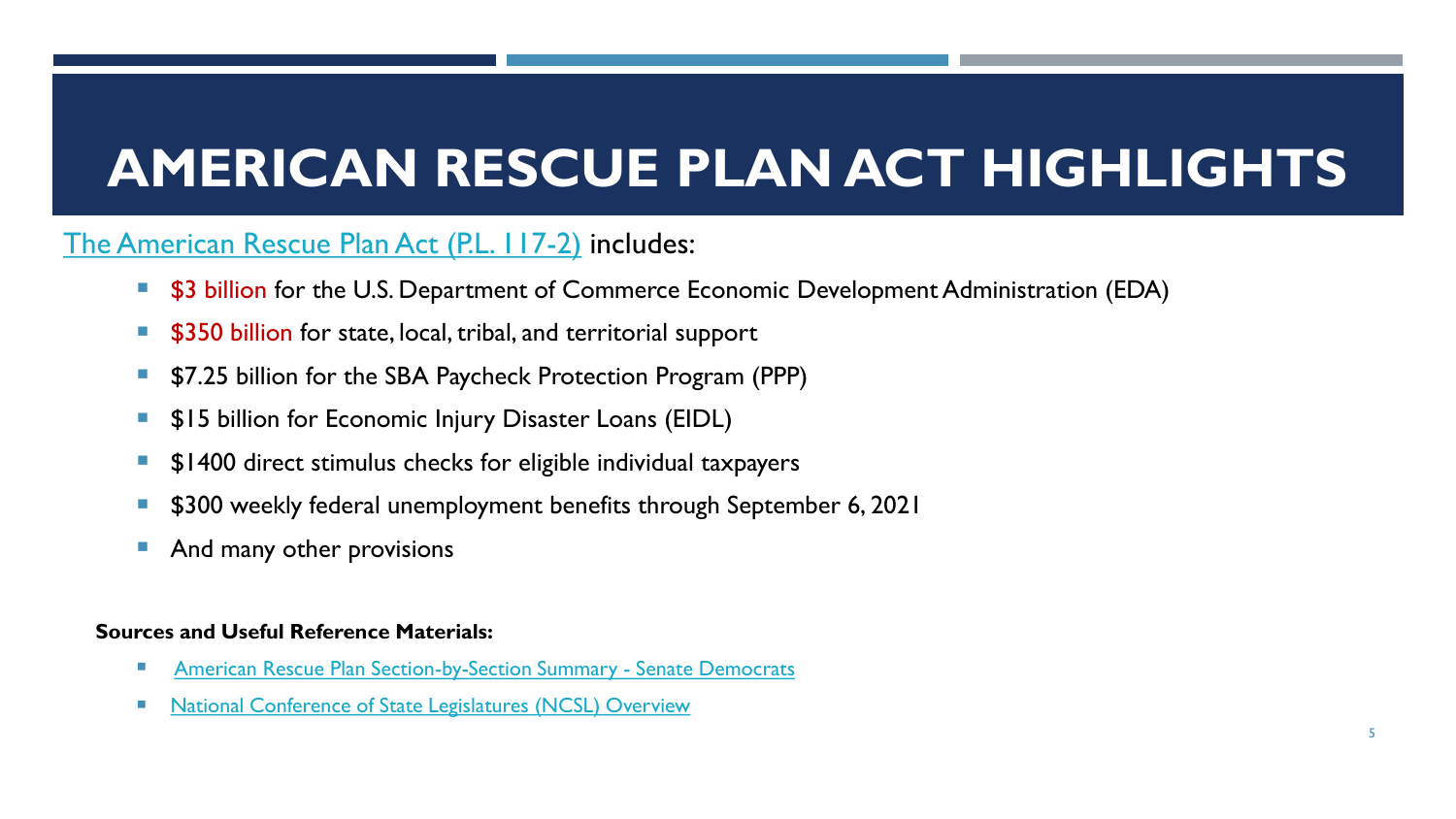## **EDA FUNDS WITHIN ARPA**

## ■ U.S. Department of Commerce Economic Development Administration (EDA)

- **[The American Rescue Plan Act](https://www.congress.gov/bill/117th-congress/house-bill/1319/text) contains \$3 billion in supplemental funding for EDA** 
	- For context, \$3 billion is twice the amount of EDA funding included in the CARES Act and nearly ten times EDA's typical annual appropriation
- **The bill language specifies that:** 
	- The EDA funding is intended to be used to *"prevent, prepare for, and respond to coronavirus, and for necessary expenses for responding to economic injury as a result of coronavirus"*
	- 25% of the funds shall be allocated to *"states and communities that have suffered economic injury as a result of job and gross domestic product losses in the travel, tourism, and outdoor recreation sectors"*
	- EDA must allocate funding no later than September 30, 2022; funds will remain available to recipients until September 20, 2027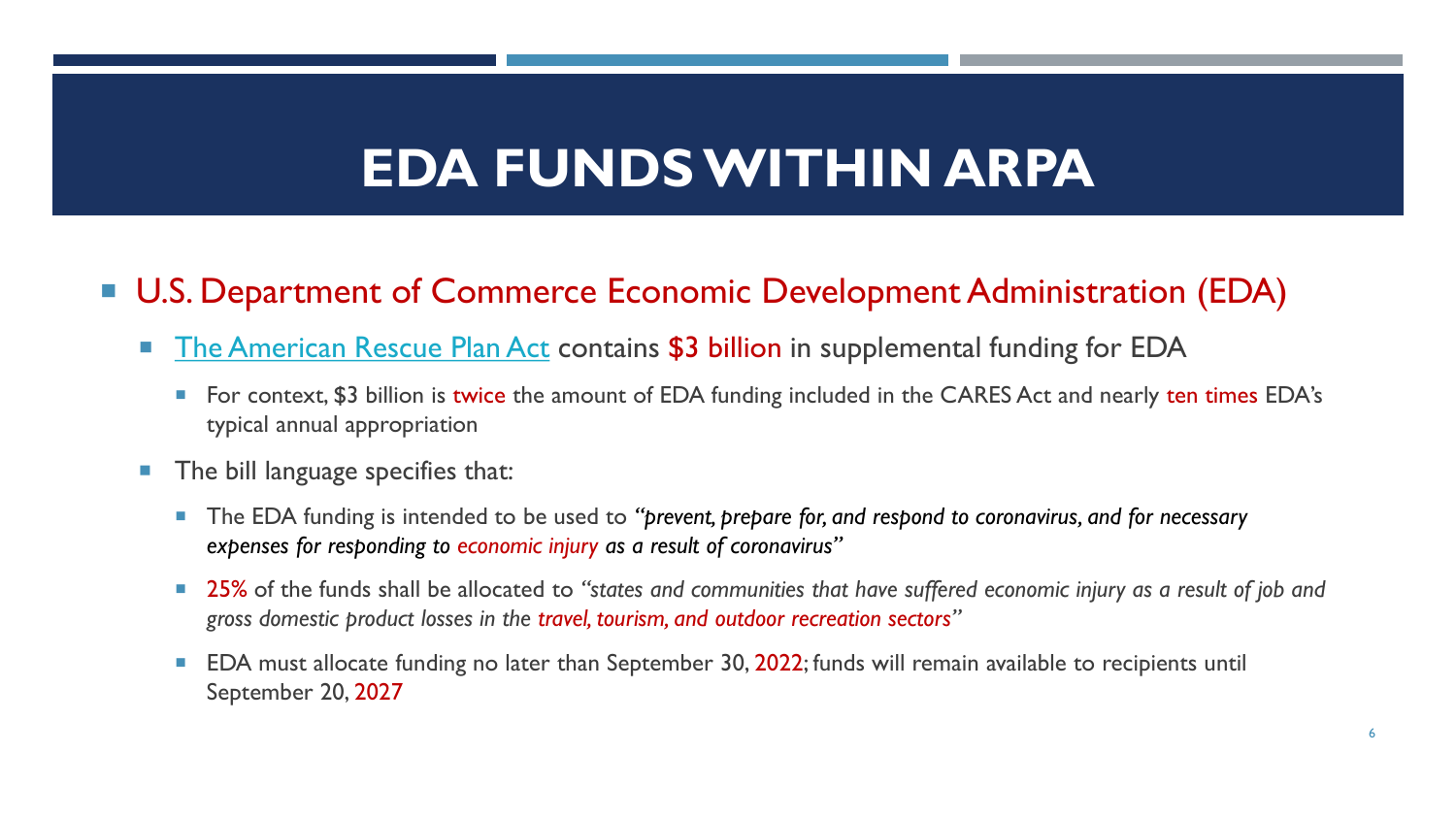# **EDA ARPA NOFO RELEASED JULY 22**

- On Thursday July 22, EDA released the [Notice of Funding Opportunities](https://eda.gov/funding-opportunities/) (NOFOs) that will guide the administration of the \$3 billion in supplemental funding the EDA received through the American Rescue Plan
- Six NOFOs and a collection of programs that EDA is collectively referred to as the *Investing in America's Communities* initiative:
	- **51 billion for the [Build Back Better Regional Challenge](https://eda.gov/arpa/build-back-better/?utm_content=&utm_medium=email&utm_name=&utm_source=govdelivery&utm_term=)**
	- \$500 million for the [Good Jobs Challenge](https://eda.gov/arpa/good-jobs-challenge/?utm_content=&utm_medium=email&utm_name=&utm_source=govdelivery&utm_term=)
	- **5500 million for Economic Adjustment Assistance**
	- **S100 million for [Indigenous Communities](https://eda.gov/arpa/indigenous/?utm_content=&utm_medium=email&utm_name=&utm_source=govdelivery&utm_term=)**
	- \$750 million for [Travel, Tourism, and Outdoor Recreation](https://eda.gov/arpa/travel-tourism/?utm_content=&utm_medium=email&utm_name=&utm_source=govdelivery&utm_term=)
	- \$90 million for Statewide Planning, Research, and Networks
- EDA is also making a Coal Communities Commitment, allocating \$300 million for this priority the contract of the contract of the contract of the contract of the contract of the contract of the contract of the contract of the contract of the contract of the contract of the contract of the contract of the c

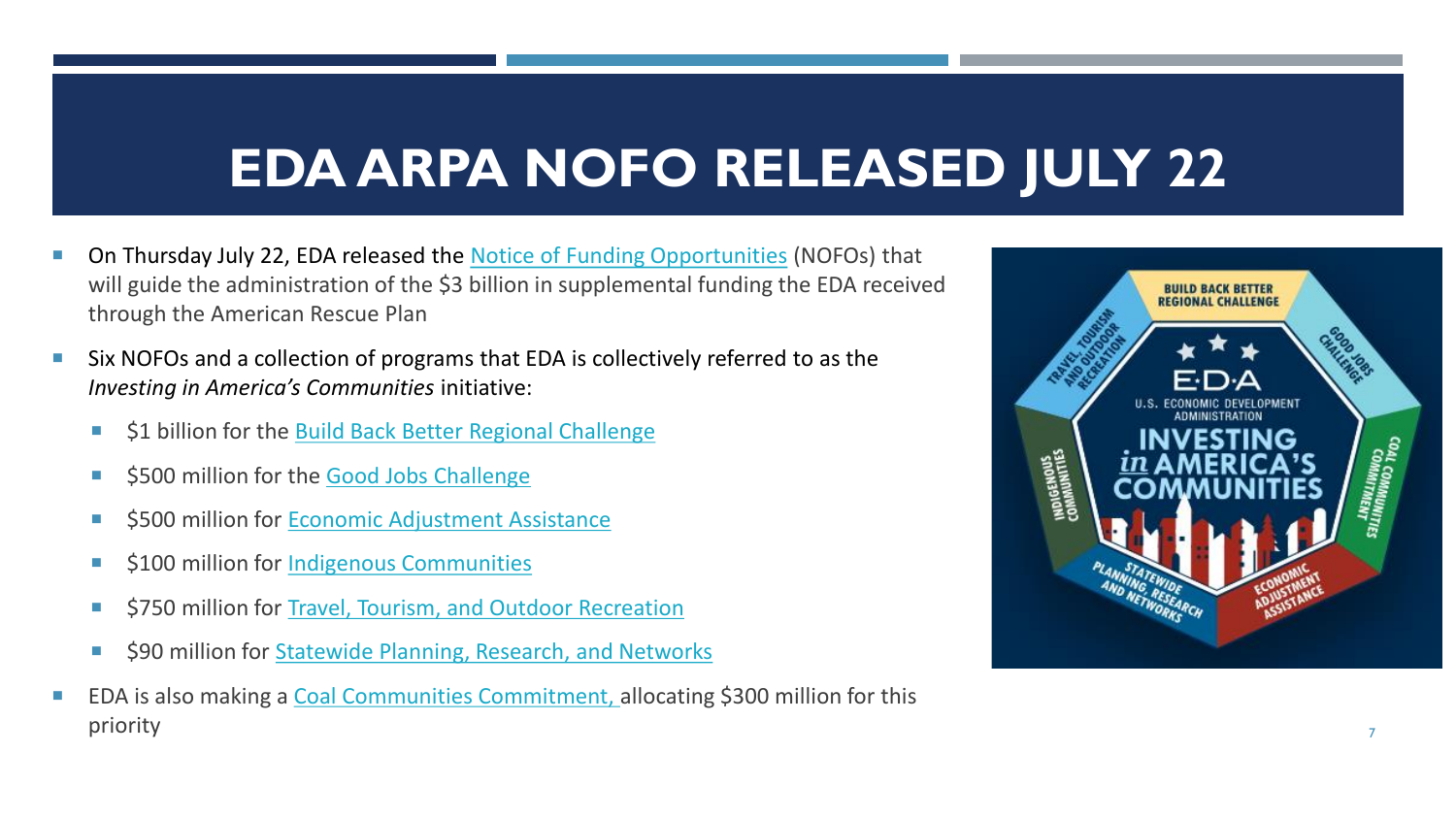## **EDA AMERICAN RESCUE PLAN FUNDS**

## For more information:

Register for an upcoming EDA America Rescue Plan overview webinar on [July 27](https://primetime.bluejeans.com/a2m/register/hssjzxtf?utm_content=&utm_medium=email&utm_name=&utm_source=govdelivery&utm_term=) or [July 29](https://primetime.bluejeans.com/a2m/register/sxyuhwde?utm_content=&utm_medium=email&utm_name=&utm_source=govdelivery&utm_term=) at 3 p.m. ET.

| FDA 101 and America Rescue Plan<br>Overview |   |
|---------------------------------------------|---|
| Jul 27, 2021 3:00 PM Eastern Daylight Time  |   |
| <b>REGISTER NOW</b>                         |   |
| Full Name*                                  | 圕 |
| Email*                                      |   |
| City, State *                               |   |
| Enter your answer here                      |   |
| Characters remaining 150                    |   |

Additional details available on [EDA's website](https://www.eda.gov/ARPA/?utm_content=&utm_medium=email&utm_name=&utm_source=govdelivery&utm_term=)



8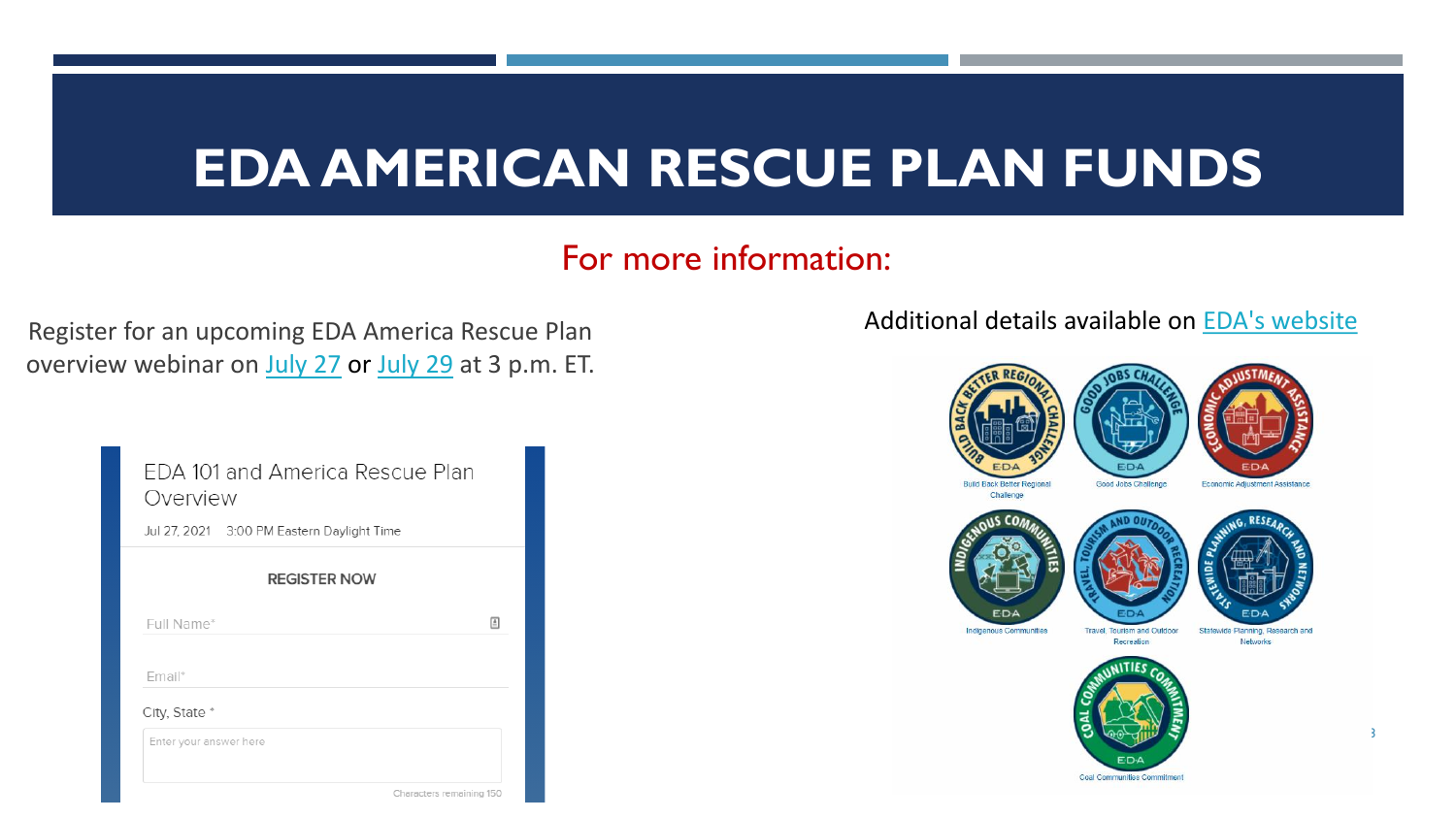## **AMERICAN RESCUE PLAN ACT (ARPA) STATE AND LOCAL RELIEF FUNDING**

- [The American Rescue Plan Act](https://www.congress.gov/bill/117th-congress/house-bill/1319/text) includes more than \$350 billion for state, local tribal, and territorial support
	- Allowable uses of state and local relief funding as described in legislation:
	- *Subtitle M: Coronavirus State and Local Fiscal Recovery Funds*

#### o **SEC. 603. CORONAVIRUS LOCAL FISCAL RECOVERY FUND.**

• "(1) USE OF FUNDS.—Subject to paragraph (2), and except as provided in paragraph (3), a State, territory, or Tribal government shall only use the funds provided under a payment made under this section, or transferred pursuant to section 603(c)(4), to cover costs incurred by the State, territory, or Tribal government, by December 31, 2024—

**"(A)** to respond to the public health emergency with respect to the Coronavirus Disease 2019 (COVID–19) or its negative economic impacts, including assistance to households, small businesses, and nonprofits, or aid to impacted industries such as tourism, travel, and hospitality;

"**(B)** to respond to workers performing essential work during the COVID–19 public health emergency by providing premium pay to eligible workers of the State, territory, or Tribal government that are performing such essential work, or by providing grants to eligible employers that have eligible workers who perform essential work;

"<sup>(C)</sup> for the provision of government services to the extent of the reduction in revenue of such State, territory, or Tribal government due to the COVID–19 public health emergency relative to revenues collected in the most recent full fiscal year of the State, territory, or Tribal government prior to the emergency; or

"**(D)** to make necessary investments in water, sewer, or broadband infrastructure.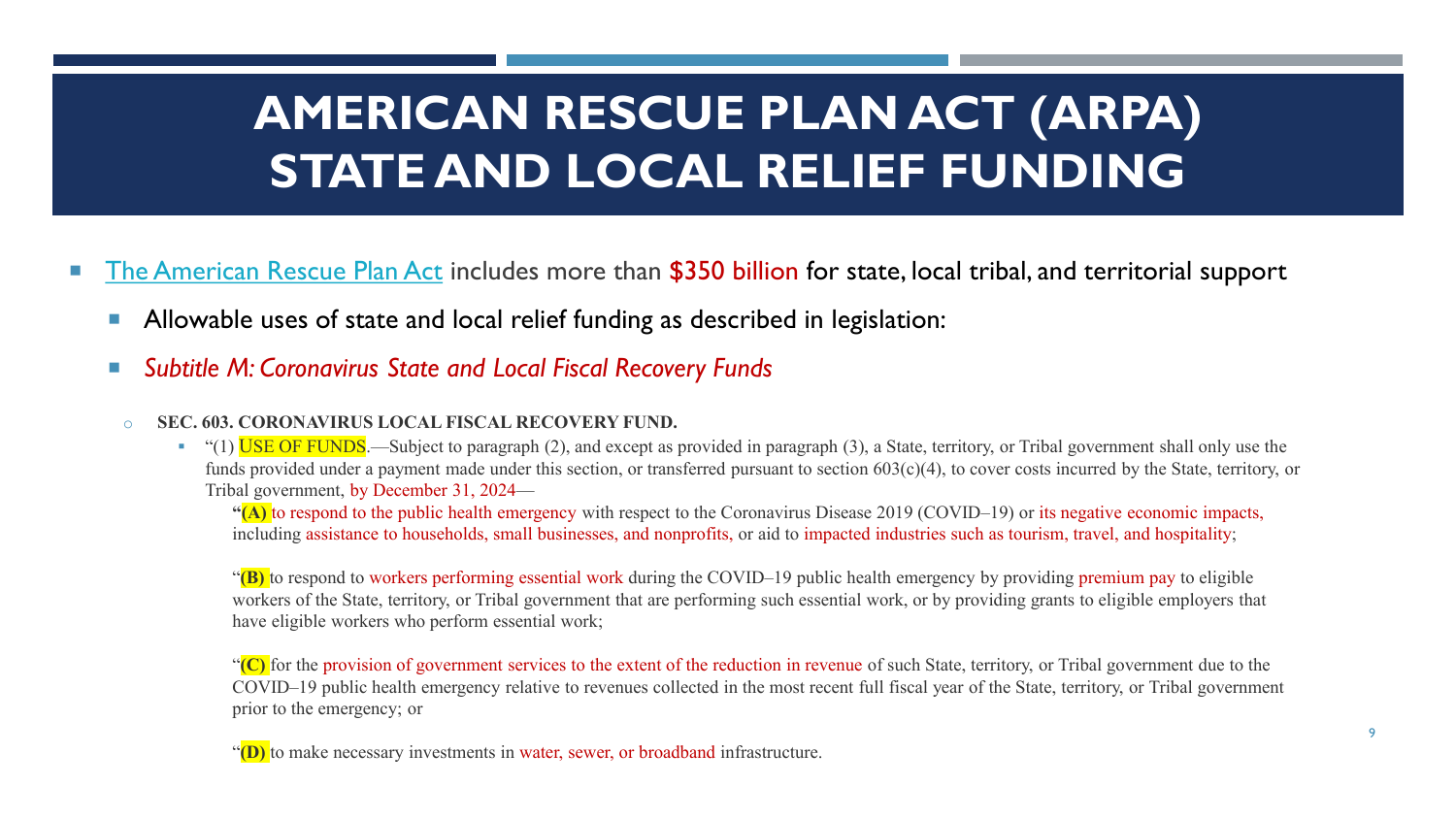## **AMERICAN RESCUE PLAN ACT (ARPA) STATE AND LOCAL RELIEF FUNDING**



#### **POLICY ISSUES**

#### Coronavirus State and Local Fiscal Recovery Funds

#### **COVID19 Economic Relief**

Assistance for American **Families and Workers** 

Assistance for Small **Businesses** 

#### **Assistance for State, Local,** and Tribal Governments

**State and Local Fiscal Recovery Fund** 

- Request Funding
- **Tribal Governments**
- Non-Entitlement Units

Recipient Compliance and **Reporting Responsibilities**  The American Rescue Plan will deliver \$350 billion for eligible state, local, territorial, and Tribal governments to respond to the COVID-19 emergency and bring back jobs.

The Coronavirus State and Local Fiscal Recovery Funds provide a substantial infusion of resources to help turn the tide on the pandemic, address its economic fallout, and lay the foundation for a strong and equitable recovery.



- . Interim Final Rule
- Fact Sheet ma
- $\cdot$  FAOs  $\overline{ca}$
- . Ouick Reference Guide
- Press Release
- Tribal Government Information
- . Non-Entitlement Unit Information
- Compliance and Reporting Guidance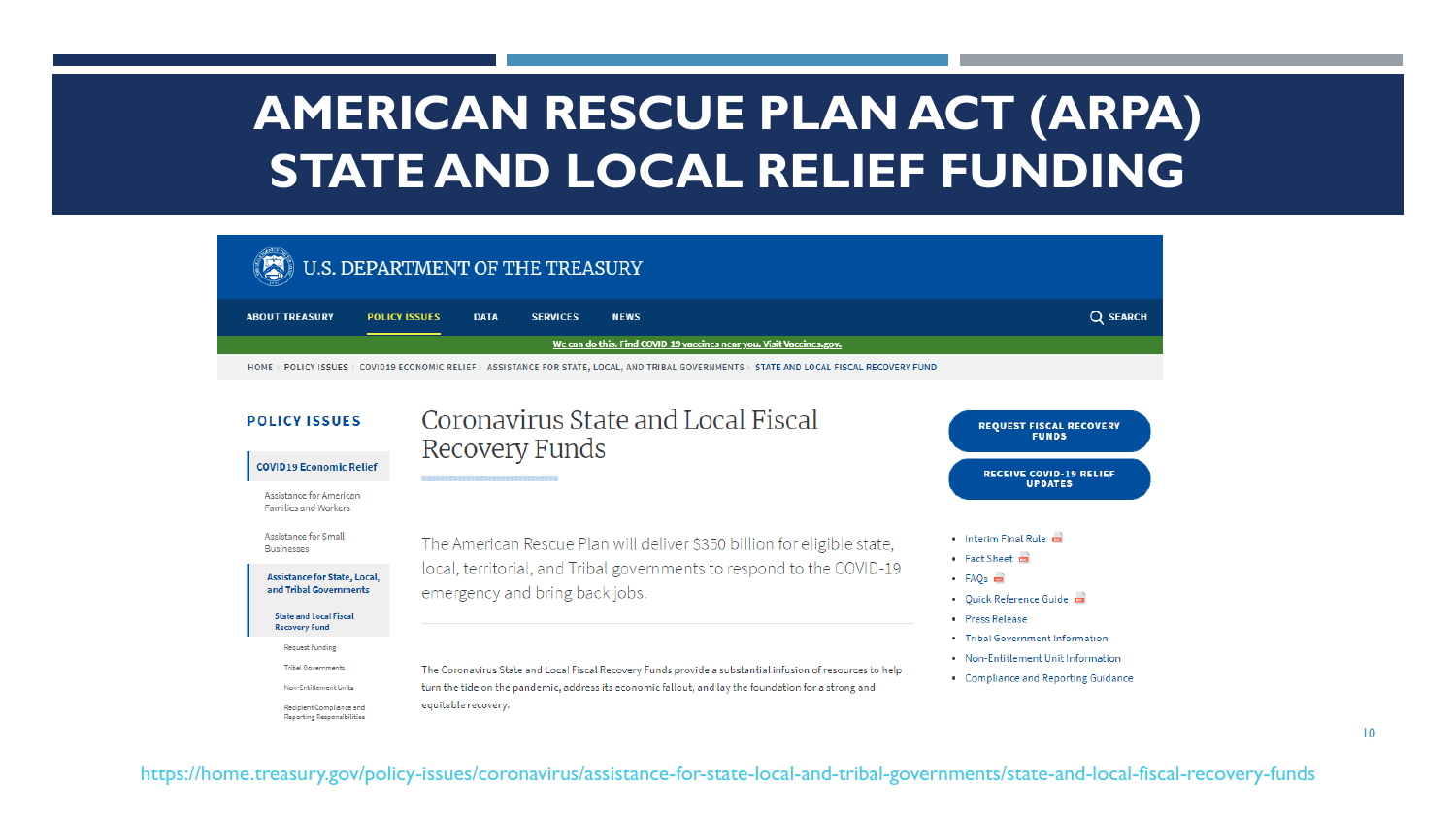## **ARPA STATE/LOCAL FUNDING LINKS**

#### **U.S. Treasury Department Guidance - Coronavirus State and Local Relief Fund Resources:**

**Full details – interim final rule: <https://home.treasury.gov/system/files/136/FRF-Interim-Final-Rule.pdf>**

#### **Additional Treasury Resources:**

- [Main page: https://home.treasury.gov/policy-issues/coronavirus/assistance-for-state-local-and-tribal-governments/state-and-local-fiscal](https://home.treasury.gov/policy-issues/coronavirus/assistance-for-state-local-and-tribal-governments/state-and-local-fiscal-recovery-funds)recovery-funds
- Fact sheet: <https://home.treasury.gov/system/files/136/SLFRP-Fact-Sheet-FINAL1-508A.pdf>
- FAQs:<https://home.treasury.gov/system/files/136/SLFRPFAQ.pdf> check back for frequent updates
- Non-entitlement FAQs:<https://home.treasury.gov/system/files/136/NEU-FAQs.pdf> check back for frequent updates
- Reference guide: <https://home.treasury.gov/system/files/136/SLFRP-Quick-Reference-Guide-FINAL-508a.pdf>
- Allocations for counties: [https://home.treasury.gov/system/files/136/fiscalrecoveryfunds\\_countyfunding\\_2021.05.10-1a-508A.pdf](https://home.treasury.gov/system/files/136/fiscalrecoveryfunds_countyfunding_2021.05.10-1a-508A.pdf)
- Allocations for metropolitan cities: <https://home.treasury.gov/system/files/136/fiscalrecoveryfunds-metrocitiesfunding1-508A.pdf>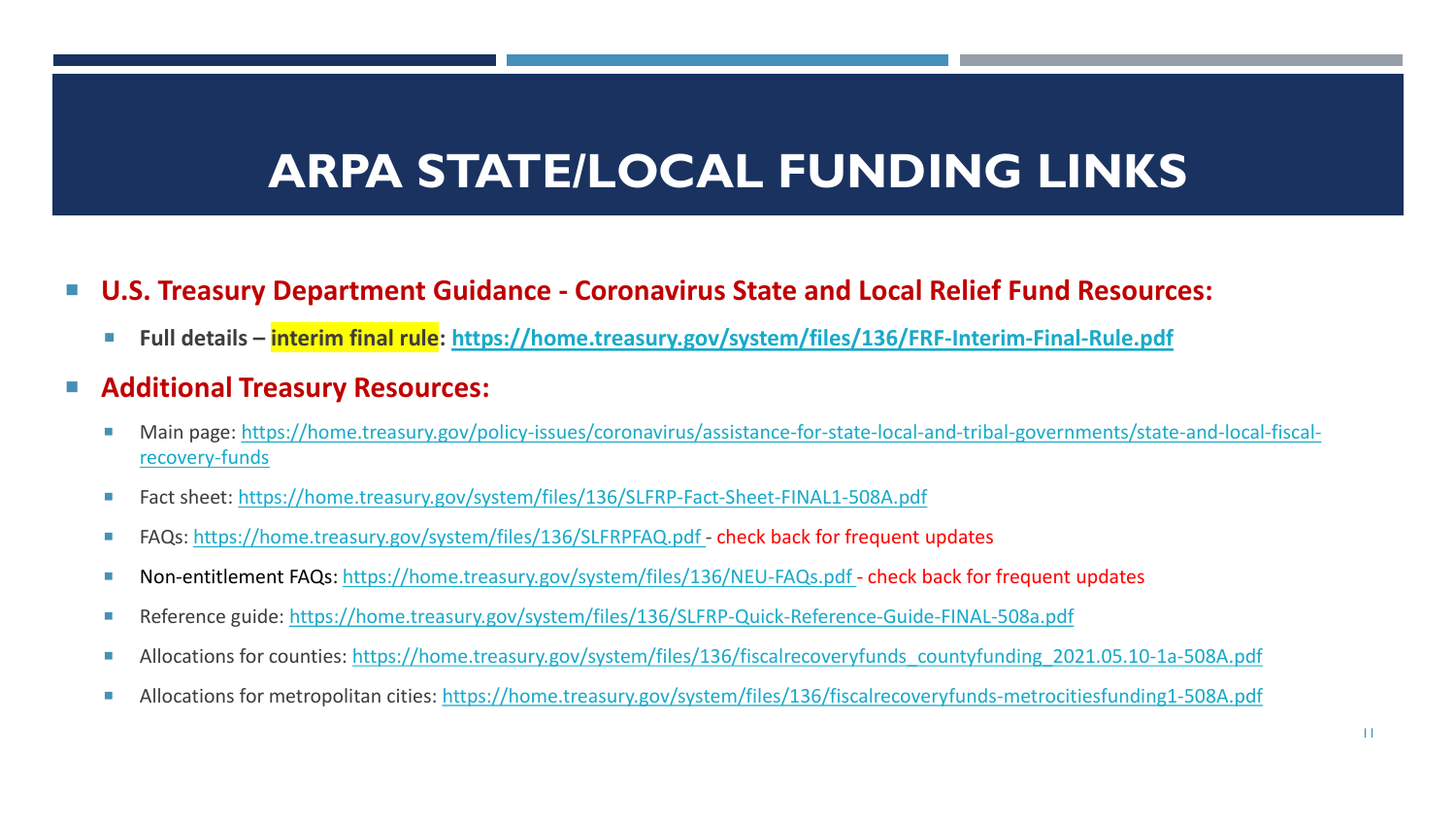## **ARPA STATE/LOCAL FUNDING LINKS**

#### **Non-Entitlement Units (NEU) Guidance:**

- Additional treasury guidance to assist states with their distribution of funds to "non-entitlement units of local government" (NEUs), which are local governments typically serving a population under 50,000, can be found here:
- [General NEU guidance page: https://home.treasury.gov/policy-issues/coronavirus/assistance-for-state-local-and-tribal](https://home.treasury.gov/policy-issues/coronavirus/assistance-for-state-local-and-tribal-governments/state-and-local-fiscal-recovery-fund/non-entitlement-units)governments/state-and-local-fiscal-recovery-fund/non-entitlement-units
- NEU distribution information: <https://home.treasury.gov/system/files/136/Status-State-NEU-Distribution.pdf>
- Eligible NEUs list:<https://home.treasury.gov/system/files/136/ERA-List-of-Eligible-Local-Governments-Final.pdf>
- Non-entitlement units FAQs: <https://home.treasury.gov/system/files/136/NEU-FAQs.pdf> check frequently for new updates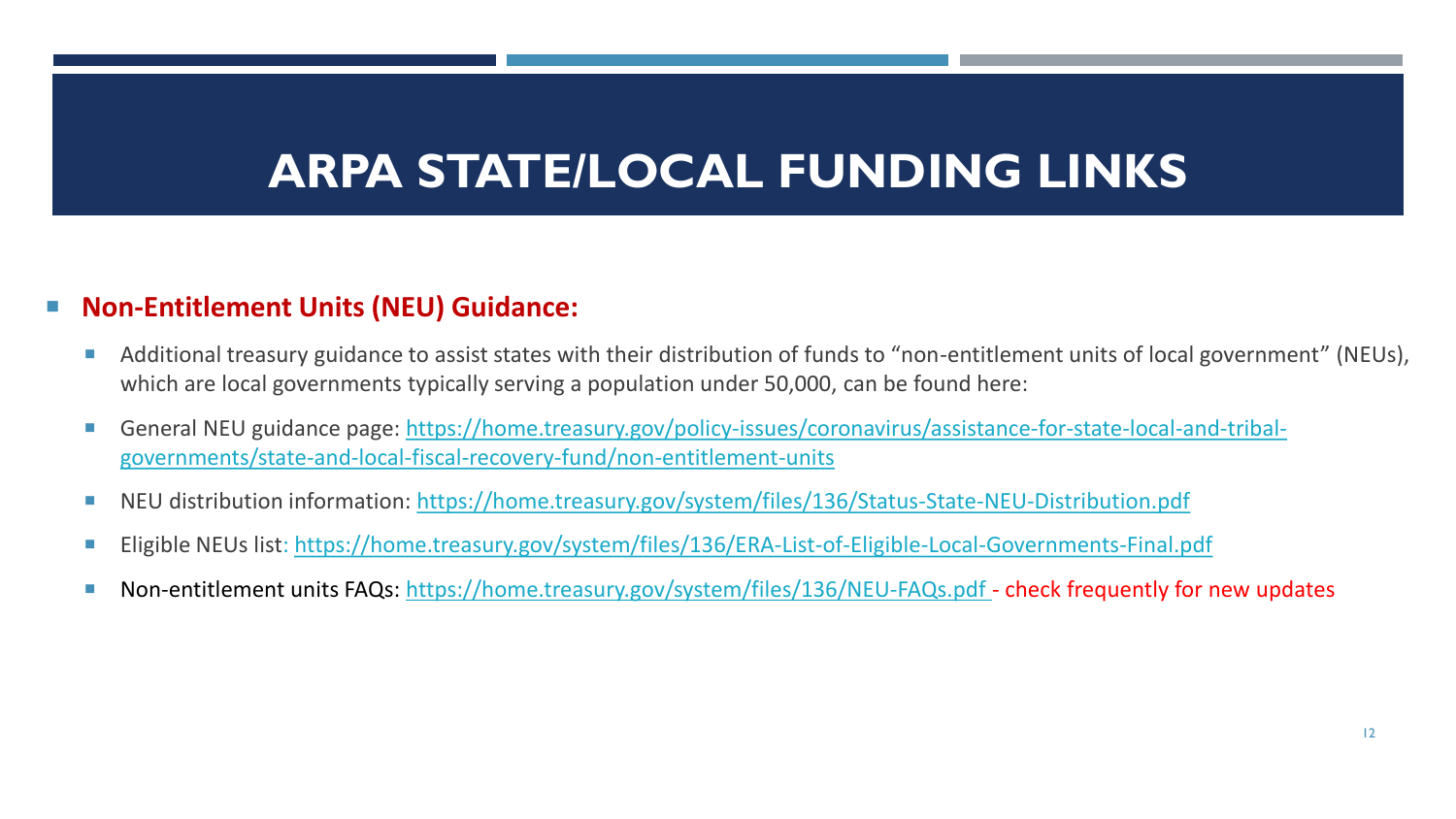## Eligible Uses

#### A. Public health and economic impacts [\(interim rule page 10\)](https://home.treasury.gov/system/files/136/FRF-Interim-Final-Rule.pdf)

**1. Responding to COVID-19** (page 12; eligible uses begin on page 17)

*COVID-19 Mitigation and Prevention* (page 18) – **testing, contact tracing**, support for individuals in isolation or quarantine, enforcement of public health orders, public communication efforts, public health surveillance, **enhancement to health care capacity** through alternative care facilities, enhancement of public health data systems, capital investments in public facilities to meet pandemic operational needs

*Behavioral Health Care* (page 19) *–* **mental health** services, behavioral health services, **substance use** mitigation, crisis intervention

*Public Health and Safety Staff* (page 20) *–* funds may be used for **payroll and covered benefits** expenses for **public safety, health care, human services, and similar employees**, to the extent that their services are devoted to mitigating or responding to the COVID-19 emergency. For administrative convenience, the recipient may consider public health and safety employees to be entirely devoted to mitigating or responding to the public health emergency, and therefore fully covered, if the employee or their division is primarily dedicated to responding to the COVID-19 public health emergency

*Expenses to Improve the Design and Execution of Public Health Programs* (page 21) – funds may be used for planning and analysis to improve programs addressing the COVID-19 pandemic, impact evaluations, and data analysis

#### **2. Responding to Negative Economic**

**Impacts** (page 23; eligible uses begin on page 30)

*Assistance to Unemployed Workers* (page 32) *–* **job training** to accelerate rehiring of unemployed workers (including workers who were already unemployed when the pandemic began)

*Assistance to Households* (page 33) *–* **food assistance; rent, mortgage, or utility assistance**; counseling and legal aid to prevent eviction or homelessness; cash assistance; internet access or digital literacy assistance; cash transfer programs

*Expenses to Improve Efficacy of Economic Relief Programs (page 34) –* improve efficacy of state and local programs addressing negative economic impacts, including through data analysis, targeted consumer outreach, improvements to data or technology infrastructure, and impact evaluations *Small Businesses and Non-profits* (page 34) – provide **loans or grants** to small businesses and nonprofits

*Rehiring State, Local, and Tribal Government Staff* (page 35) – **rehiring public sector staff,** up to the pre-pandemic staffing level of the government *Aid to Impacted Industries* (page 36) *–* speed the recovery of impacted industries such as **travel, tourism, and hospitality** services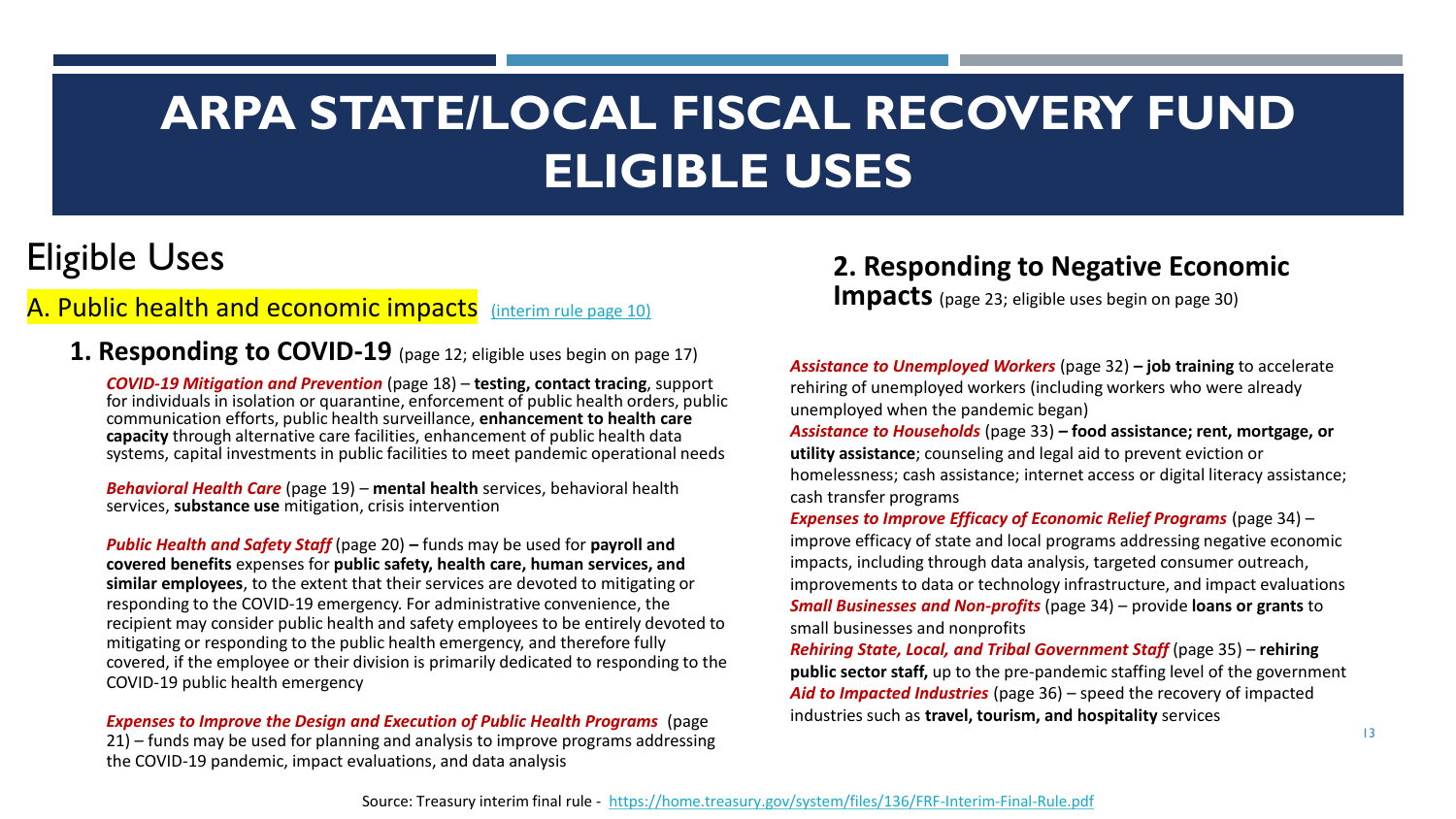## Eligible Uses

### **B. Premium Pay for Essential Workers** (page 45)

#### Such workers include:

- Staff at nursing homes, hospitals, and home care settings;
- Workers at farms, food production facilities, grocery stores, and restaurants;
- **If** Janitors and sanitation workers:
- Truck drivers, transit staff, and warehouse workers;
- $\blacksquare$  Public health and safety staff;
- Childcare workers, educators, and other school staff; and
- Social service and human services staff.
- Funds may be used to provide premium pay to **essential workers**, both directly and through grants to third-party employers (page 45)
- "To ensure that premium pay is **targeted** to workers that faced or face **heightened risks** due to the character of their work, the Interim Final Rule defines essential work as work involving regular **in-person interactions** or regular physical handling of items that were also handled by others" (page 47)
- "Many of the workers performing critical essential services are low- or moderate- income workers….the ARPA recognizes this by defining premium pay to mean an **amount up to \$13 per hour in addition to wages or remuneration the worker otherwise receives** and in an aggregate amount **not to exceed \$25,000** per eligible worker" (page 48)
- "If premium pay would increase a worker's total pay **above 150 percent** of their residing state's average annual wage for all occupations, as defined by the Bureau of Labor Statistics' Occupational Employment and Wage Statistics, or their residing county's average annual wage, as defined by the Bureau of Labor Statistics' Occupational Employment and Wage Statistics, whichever is higher, on an annual basis, the State, local, or Tribal government must provide Treasury and make publicly available, whether for themselves or on behalf of a grantee, a **written justification** of how the premium pay or grant is responsive to workers performing essential worker during the public health emergency" (page 49)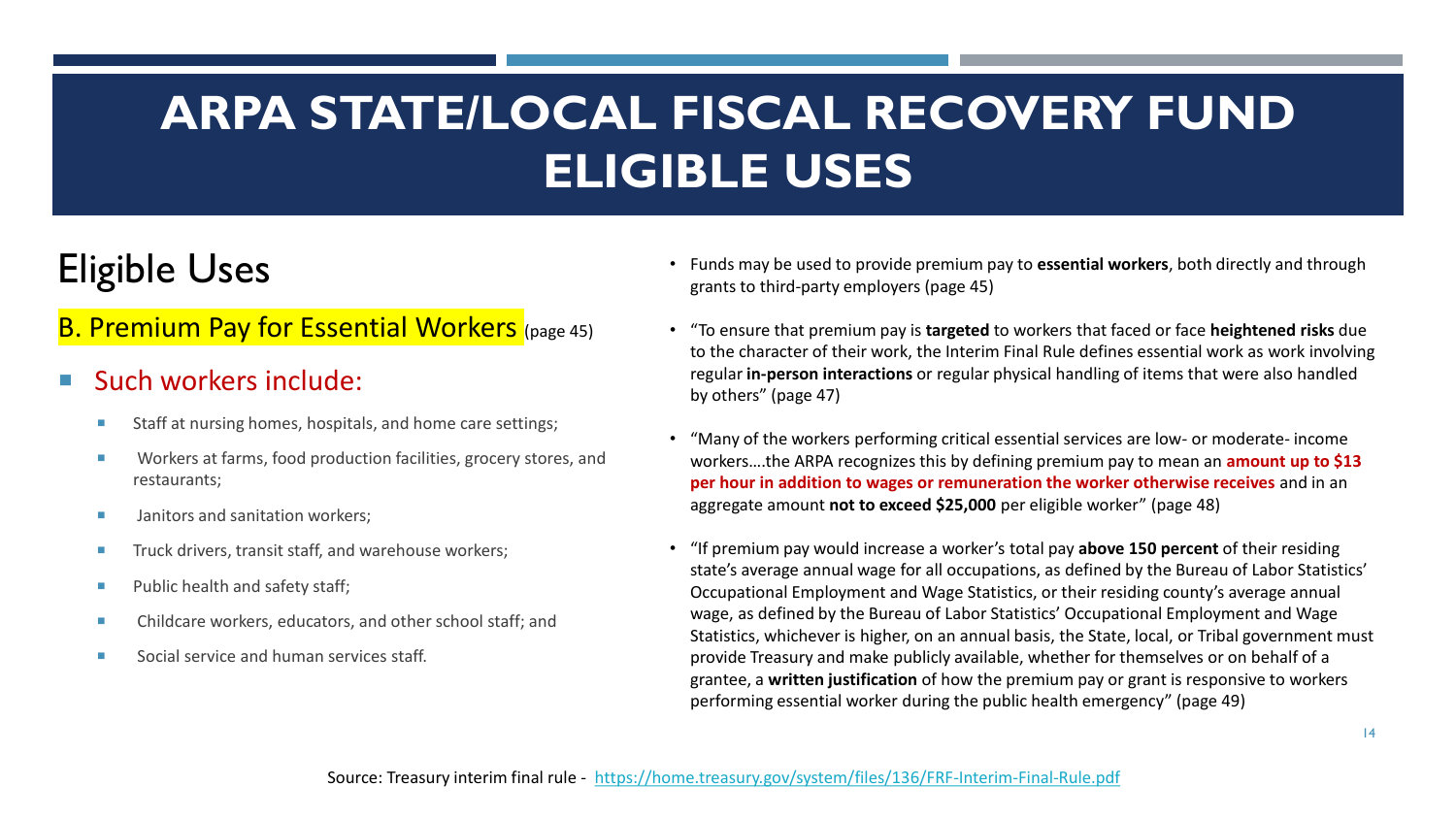## Eligible Uses

## C. Revenue Loss (page 51)

- **Funds may be used for the provision of government services to the extent of the reduction in revenue** experienced due to the COVID-19 public health emergency (page 51)
- **Public sector revenue loss is calculated relative to the expected trend, beginning with the last full fiscal year** (pre-pandemic) and adjusted annually for growth
- Recipients may recalculate revenue loss at multiple points during the program, recognizing that revenue loss may occur with a lag
- Once revenue loss is identified, recipients have broad latitude to use funds to support government services
- The interim final rule establishes a methodology that each recipient should use to calculate its reduction in revenue

Helpful video on this topic from the National Association of Counties linked below: <https://www.naco.org/events/understanding-eligible-expenses-fiscal-recovery-fund-revenue-loss>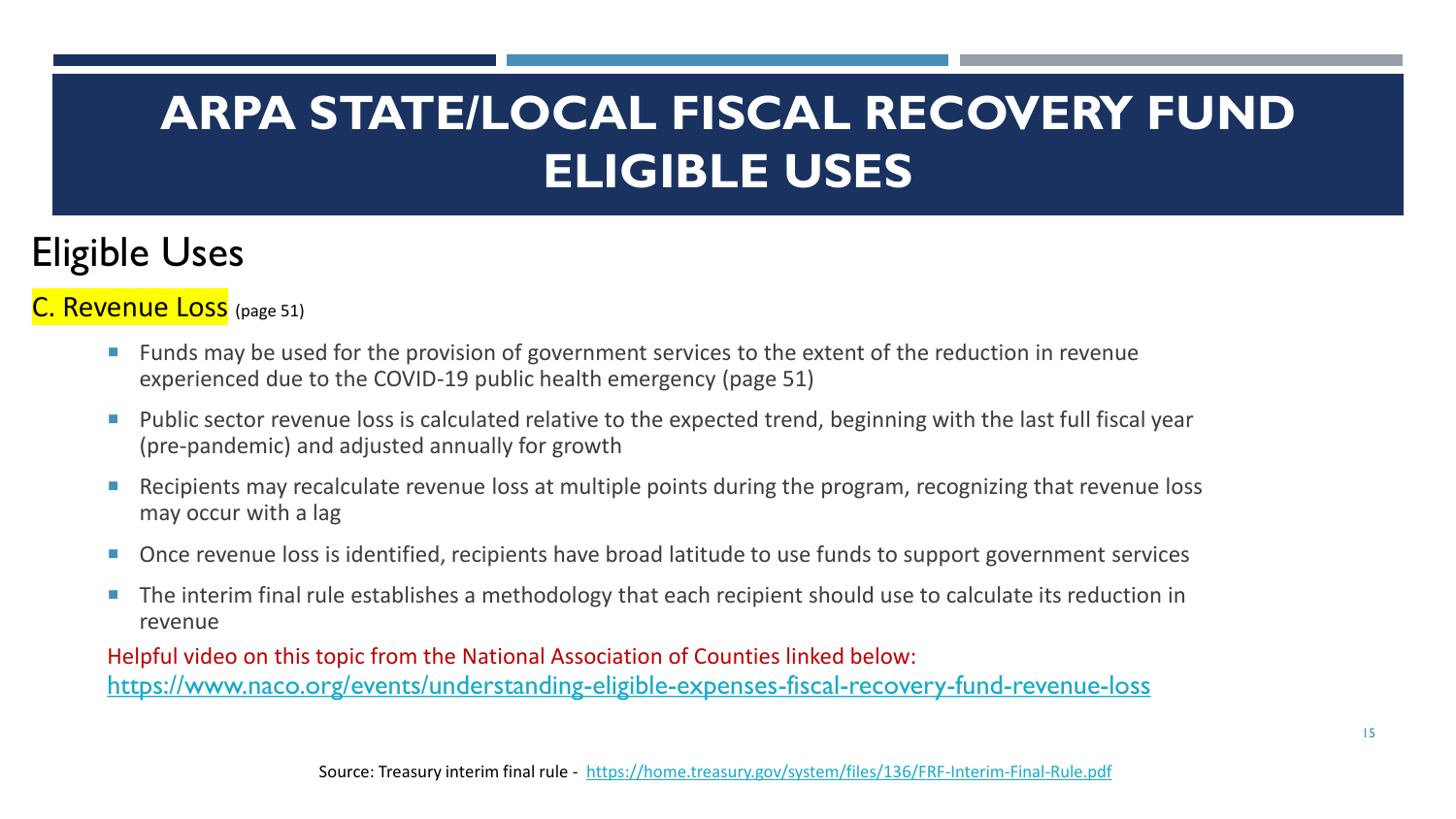## Eligible Uses

## D. Water, Sewer, and Broadband (page 62)

#### **1. Water and sewer:** (page 63)

Recipients may use funds to invest in a broad range of projects that improve drinking water, such as building or upgrading facilities and transmission, distribution, and storage systems, including replacement of lead service lines (page 67)

Eligible uses align with Environmental Protection Agency project categories for the Clean Water State [Revolving Fund and Drinking Water State Revolving](https://www.epa.gov/cwsrf/learn-about-clean-water-state-revolving-fund-cwsrf) 

#### **2. Broadband:** (page 69)

Eligible investments in broadband are those that are designed to provide services meeting adequate speeds and are provided to unserved and underserved households and businesses (page 71)

Focus on households and businesses without a wireline connection capable of reliably delivering 25 Mbps download / 3 Mbps upload

Fund projects that deliver reliable, high-quality service (minimum 100 Mbps download / 100 Mbps upload speeds unless impracticable)

"Under the Interim Final Rule, eligible projects are expected to be designed to deliver, upon project completion, service that reliably meets or exceeds symmetrical upload and download speeds of **100 Mbps**. There may be instances in which it would not be practicable for a project to deliver such service speeds because of the geography, topography, or excessive costs associated with such a project. In these instances, the affected project would be expected to be designed to deliver, upon project completion, service that reliably meets or exceeds **100 Mbps download** and between at least **20 Mbps and 100 Mbps upload** speeds and be scalable to a minimum of 100 Mbps symmetrical for download and upload speeds" (page 71)

Eund (page 63) **16** and 16 and 16 and 16 and 16 and 16 and 16 and 16 and 16 and 16 and 16 and 16 and 16 and 16 and 16 and 16 and 16 and 16 and 16 and 16 and 16 and 16 and 16 and 16 and 16 and 16 and 16 and 16 and 16 and 16 Information from National League of Cities about recently updated Treasury FAQ broadband eligibility guidance: [https://www.nlc.org/article/2021/06/18/treasury-expands-](https://www.nlc.org/article/2021/06/18/treasury-expands-broadband-eligibility-for-arpa-in-a-win-for-cities/)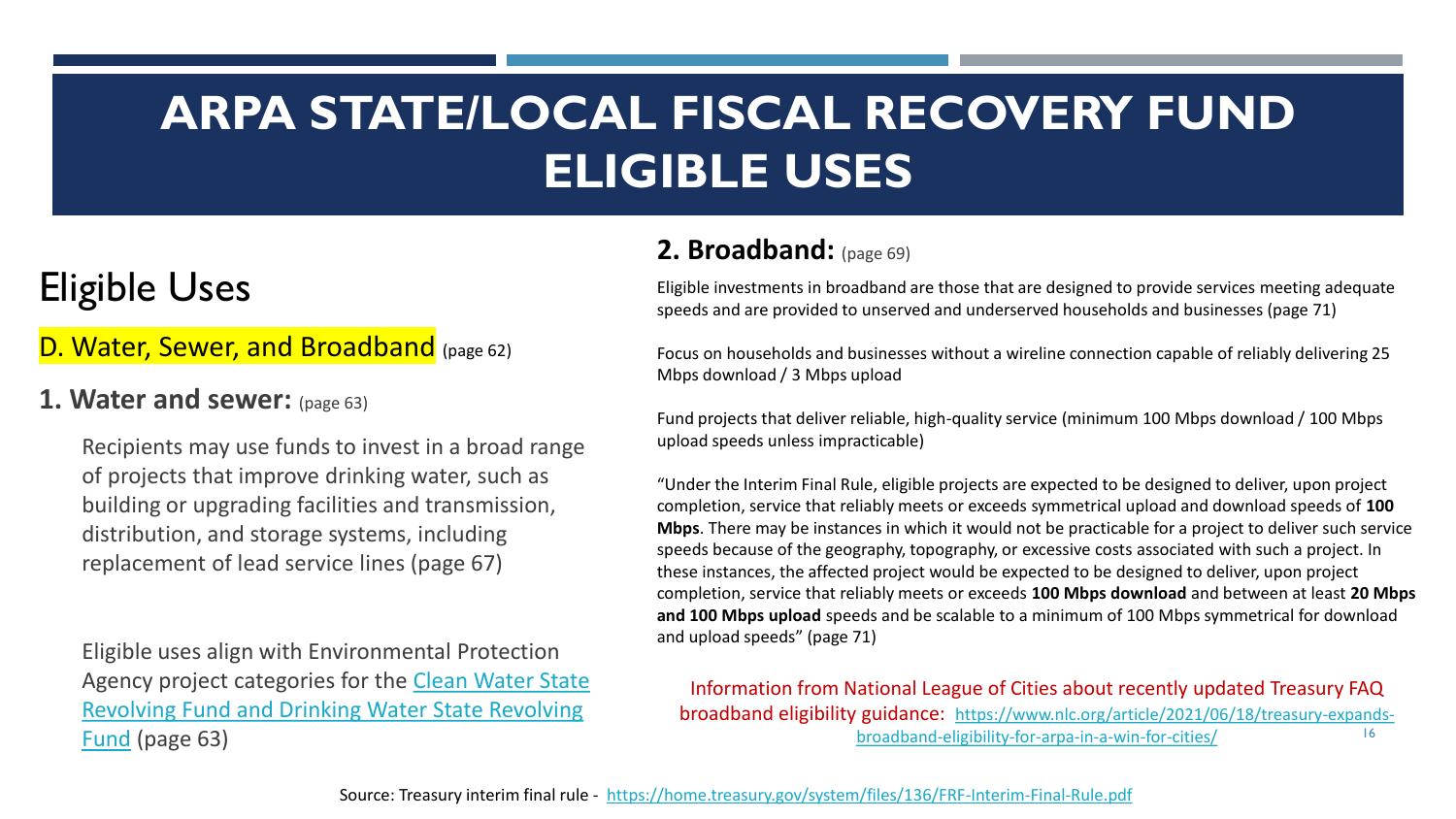## **ARPA CORONAVIRUS FISCAL RECOVERY FUND TIMELINE**

## Timeline

- $\blacksquare$  July 16, 2021 comment period closed for Treasury Interim Final Rule
- August  $31,2021$  interim report deadline
- $\blacksquare$  October 31, 2021 project and expenditure report deadline
- December 31, 2024 funds must be obligated (not incurred or spent)
- December 31, 2026 funds must be expended

#### Table 2: Reporting requirements by recipient type

| <b>Recipient</b>                                                                                                                          | <b>Interim Report</b>       | <b>Project and</b><br><b>Expenditure</b><br><b>Report</b>                | <b>Recovery Plan</b><br><b>Performance</b><br><b>Report</b> |
|-------------------------------------------------------------------------------------------------------------------------------------------|-----------------------------|--------------------------------------------------------------------------|-------------------------------------------------------------|
| States, U.S. territories,<br>metropolitan cities and counties                                                                             | By August 31,<br>2021, with | By October 31,<br>2021, and then                                         | By August 31,<br>2021, and                                  |
| with a population that exceeds<br>250,000 residents                                                                                       | expenditures<br>by category | 30 days after the<br>end of each<br>quarter                              | annually<br>thereafter by<br>July 31 10                     |
| Metropolitan cities and counties<br>with a population below 250,000<br>residents which received more<br>than \$5 million in SLFRF funding |                             | thereafter <sup>9</sup>                                                  | Not required                                                |
| <b>Tribal Governments</b>                                                                                                                 |                             |                                                                          |                                                             |
| Metropolitan cities and counties<br>with a population below 250,000<br>residents which received less than<br>\$5 million in SLFRF funding |                             | By October 31,<br>2021, and then<br>annually<br>thereafter <sup>11</sup> |                                                             |
| <b>NEUs</b>                                                                                                                               | Not required                |                                                                          |                                                             |

https://home.treasury.gov/system/files/136/SLFRPFAQ.pdf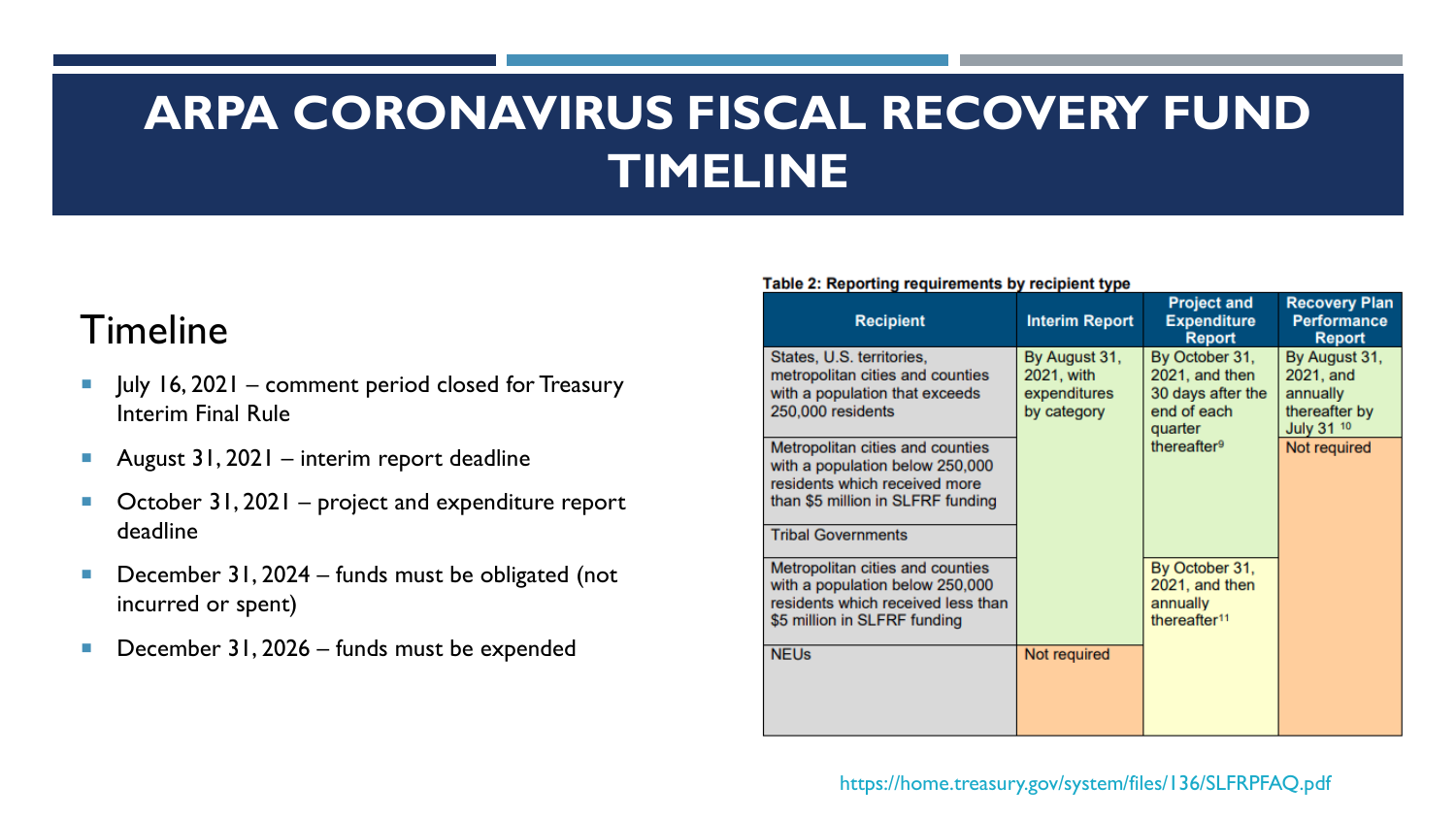## **TRANSFER OF FUNDS**

- **U.S. Treasury Department Guidance - Coronavirus State and Local Relief Fund Resources:**
	- **Full details – interim final rule:<https://home.treasury.gov/system/files/136/FRF-Interim-Final-Rule.pdf>**
- Notable language on "special purpose districts" and "special purpose units of state or local government"
	- **Page 105:**

#### VI. Transfer

The statute authorizes State, territorial, and Tribal governments; counties; metropolitan cities; and nonentitlement units of local government (counties, metropolitan cities, and nonentitlement units of local government are collectively referred to as "local governments") to transfer amounts paid from the Fiscal Recovery Funds to a number of specified entities. By permitting these transfers, Congress recognized the importance of providing flexibility to governments seeking to achieve the greatest impact with their funds, including by working with other levels or units of government or private entities to assist recipient governments in carrying out their programs. This includes special-purpose districts that perform specific functions in the community, such as fire, water, sewer, or mosquito abatement districts.

Specifically, under section 602(c)(3), a State, territory, or Tribal government may transfer funds to a "private nonprofit organization . . . a Tribal organization ... a public benefit corporation involved in the transportation of passengers or cargo, or a special-purpose unit of State or local government."180 Similarly, section 603(c)(3) authorizes a local government to transfer funds to the same entities (other than Tribal organizations).

The Interim Final Rule clarifies that the lists of transferees in Sections 602(c)(3) and 603(c)(3) are not exclusive. The Interim Final Rule permits State, territorial, and Tribal governments to transfer Fiscal Recovery Funds to other constituent units of government or private entities beyond those specified in the statute. Similarly, local governments are authorized to transfer Fiscal Recovery Funds to other constituent units of government (e.g., a county is able to transfer Fiscal Recovery Funds to a city, town, or school district within it) or to private entities. This approach is intended to help provide funding to local governments with needs that may exceed the allocation provided under the statutory formula.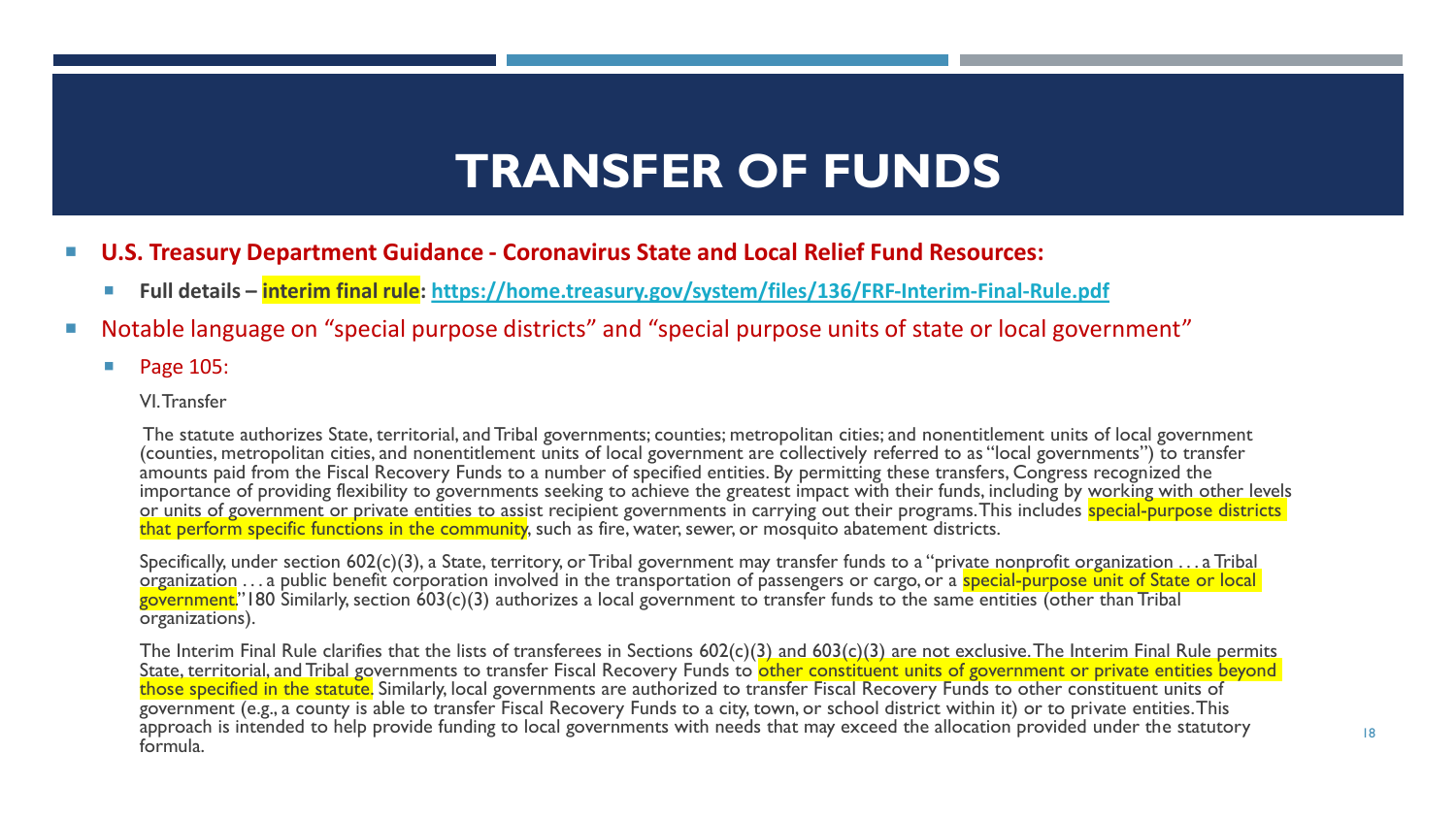## **AMERICAN RESCUE PLAN ACT STATE AND LOCAL RELIEF FUNDING**

## Additional Resources: Coronavirus State and Local Relief Fund Information

## Webinar Recordings:

- [National League of Cities Treasury Guidance Webinar #1 -](https://www.nlc.org/resource/from-the-event-coronavirus-local-fiscal-recovery-fund-treasury-dept-guidance-call/?utm_campaign=Meetings-Events&utm_medium=email&utm_source=informz&utm_content=arp-post-event-ty-20210513&utm_term=button-watch-now&_zs=gxqWc&_zl=rFAb2) Coronavirus State and Local Fiscal Recovery Fund
- NLC Guidance Webinar #2 [Coronavirus State and Local Fiscal Recovery Fund](https://www.nlc.org/resource/from-the-event-arpa-coronavirus-local-fiscal-recovery-funds-guidance-update-call/?utm_campaign=Meetings-Events&utm_medium=email&utm_source=informz&utm_content=arp-post-event-ty-20210524&utm_term=button-watch-now&_zs=gxqWc&_zl=nX7c2)
- [NLC ARPA Fiscal Recovery Fund Reporting Requirements Webinar Recording](https://www.nlc.org/resource/from-the-event-arpa-fiscal-recovery-funds-update-reporting-requirements/)

Email to contact Department of Treasury with questions about the Coronavirus State and Local Relief Fund:

[slfrp@treasury.gov](mailto:slfrp@treasury.gov)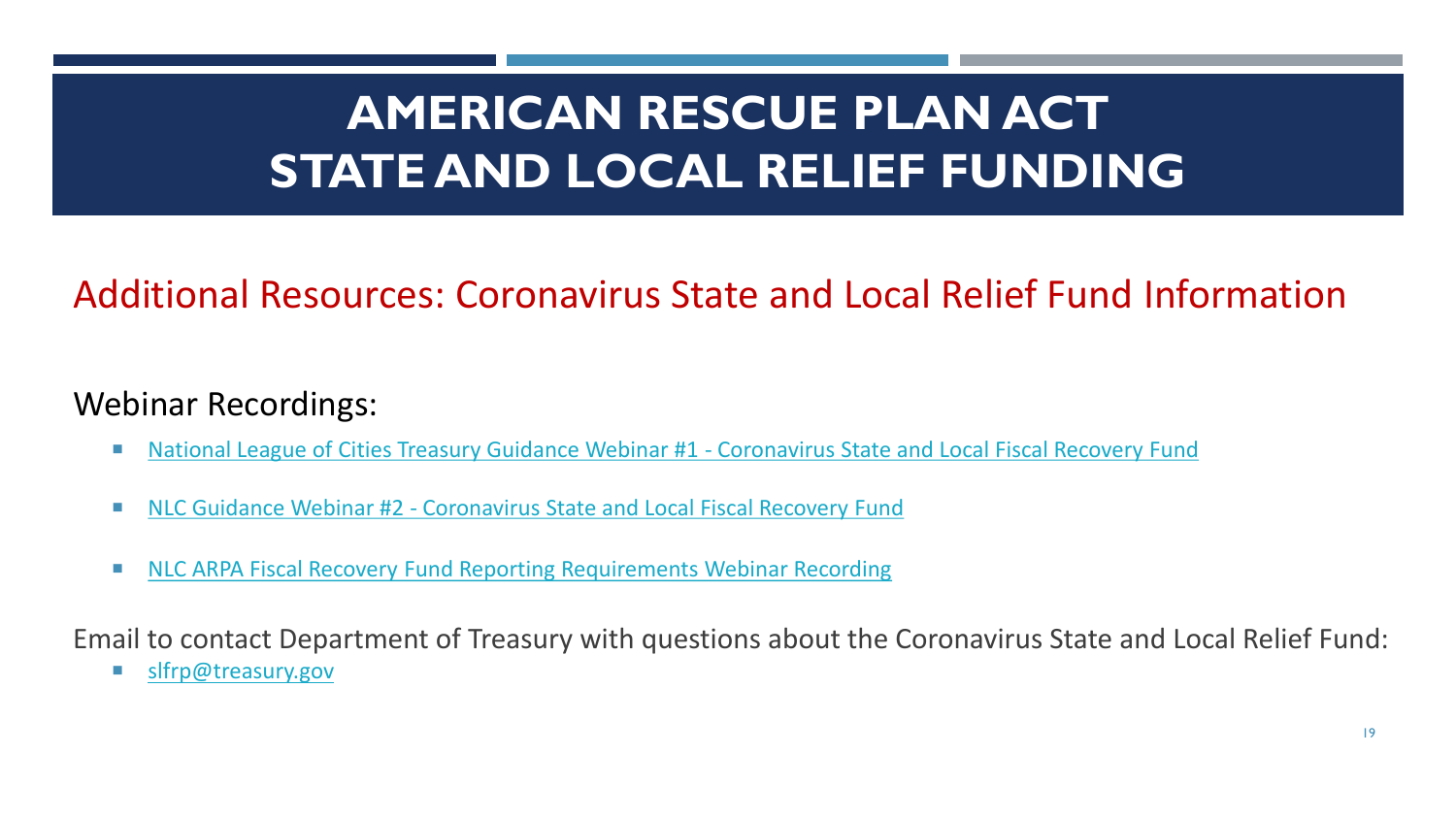# Other Notable Legislative Updates As of July 2021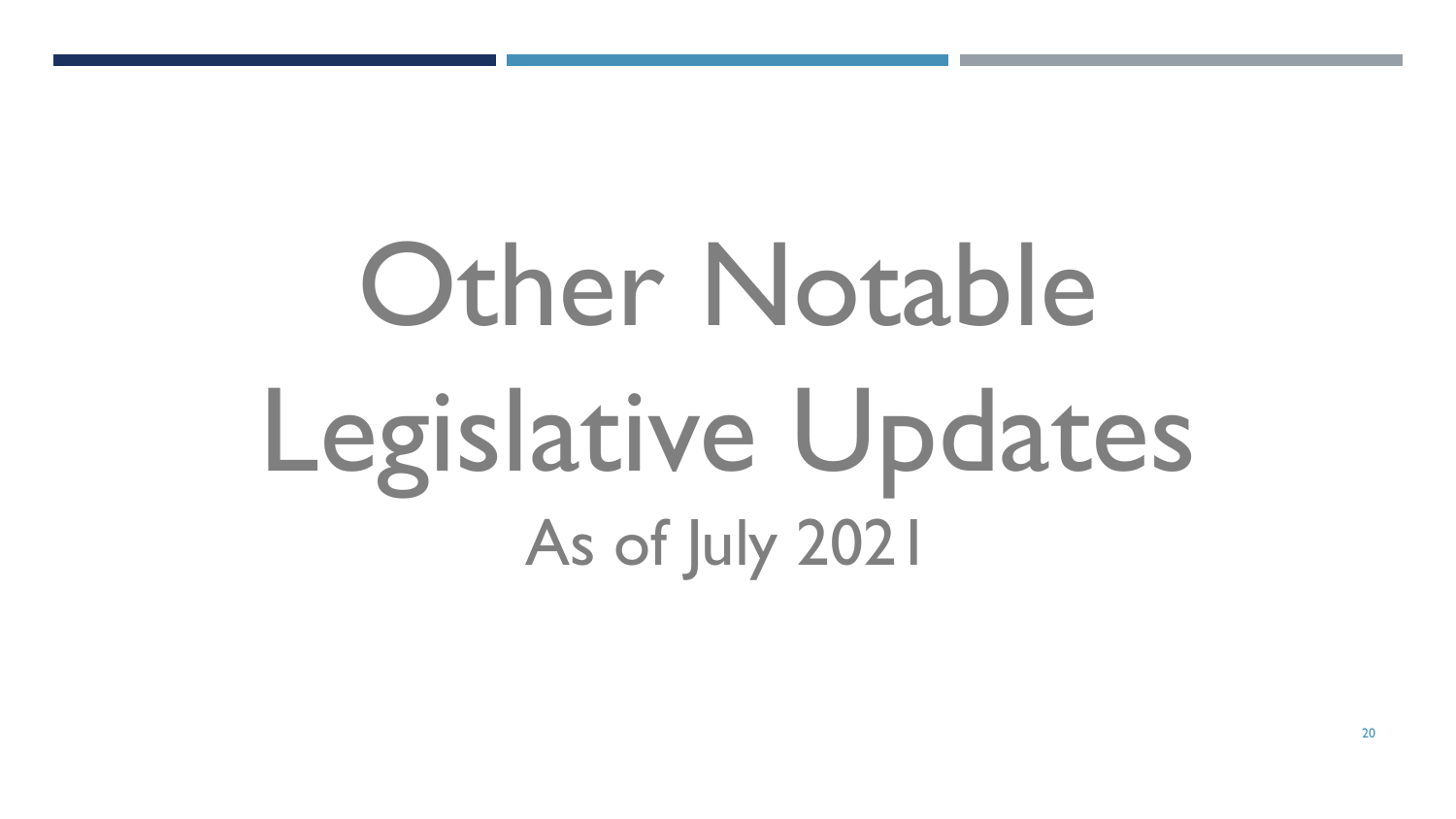# **PRESIDENT'S FY 2022 BUDGET**

- A [detailed version of the President's budget](https://www.nado.org/wp-content/uploads/2021/05/FY22-Presidents-Budget-Request.pdf) was released Friday May 27, 2021
- The President's budget recommends \$382.5 million for the U.S. Economic Development Administration for FY22. If enacted, this would be:
	- A nearly \$40 million increase over FY 2020 levels
	- A nearly \$50 million increase for FY 2021 levels
- The President's budget recommends increasing EDA planning grants to \$37 million, an increase of \$3.5 million above FY 2021 levels
- **The release of the President's budget proposal serves as the foundation for the negotiation process between the** President and Congress to determine the distribution of funds across the government for FY 2022. Final appropriations decisions are made by Congress.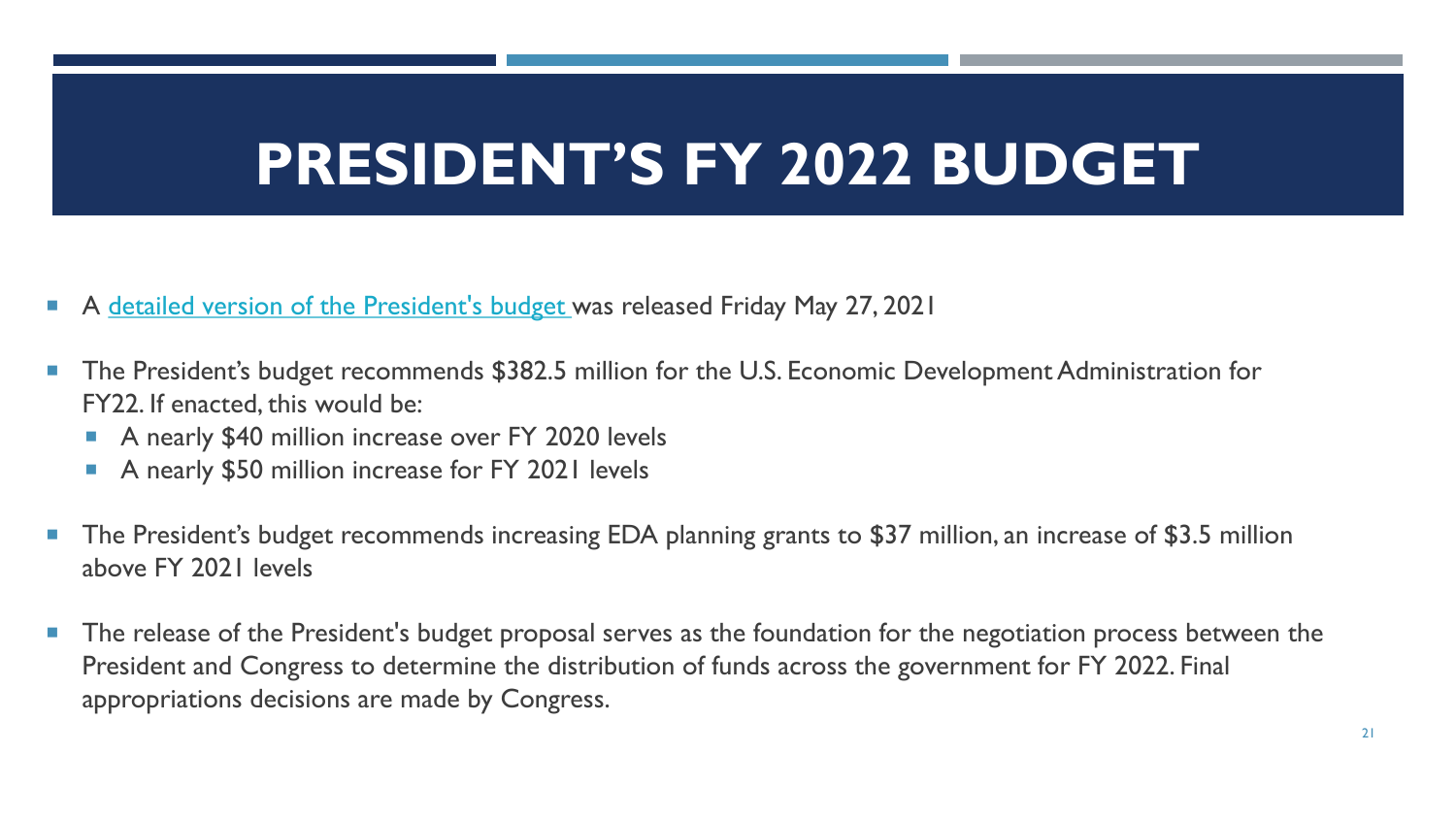## U.S. ECONOMIC DEVELOPMENT ADMINISTRATION (EDA) Final FY 2021 Appropriation (in millions)

| Budget figures are in millions                                     | FY2018<br><b>Final</b> | FY2019<br><b>Final</b> | FY2020<br>House | FY2020<br><b>Senate</b> | FY2020<br><b>Final</b> | <b>FY2021</b><br>House | <b>FY2021</b><br><b>Senate</b> | FY2021 Final | President's<br><b>Budget</b><br>FY2022 | House<br>FY2022 |
|--------------------------------------------------------------------|------------------------|------------------------|-----------------|-------------------------|------------------------|------------------------|--------------------------------|--------------|----------------------------------------|-----------------|
| <b>Economic Development</b><br><b>Administration Overall Total</b> | \$301.5                | \$304                  | \$540           | \$319.5                 | \$333                  | \$356                  | \$340                          | \$346        |                                        | <b>\$433.1</b>  |
| <b>Total - Economic Development</b><br><b>Assistance Programs</b>  | \$262.5                | \$265                  | \$498.3         | \$279.5                 | \$292.5                | \$314                  | \$299                          | \$305.5      | \$382.5                                | \$382.5         |
| <b>Partnership Planning</b>                                        | \$33                   | \$33                   | \$35            | \$33                    | \$33                   | \$33                   | \$33.5                         | \$33.5       | \$37                                   | \$36            |
| <b>Public Works</b>                                                | \$117.5                | \$117.5                | \$250           | \$119.5                 | \$118.5                | \$122                  | \$118.5                        | \$119.5      | \$124                                  | \$124           |
| <b>Economic Adjustment</b><br><b>Assistance</b>                    | \$37                   | \$37                   | \$37            | \$37                    | \$37                   | \$40                   | \$37                           | \$37.5       | \$49                                   | \$42.5          |
| <b>Technical Assistance</b>                                        | \$9.5                  | \$9.5                  | \$12.75         | \$9.5                   | \$9.5                  | \$9.5                  | \$10                           | \$10         | \$14                                   | \$14            |
| <b>Research and Evaluation</b>                                     | \$1.5                  | \$1.5                  | \$1.6           | \$1.5                   | \$1.5                  | \$1.5                  | \$1.5                          | \$1.5        | \$2                                    | \$2             |
| <b>Trade Adjustment Assistance</b>                                 | \$13                   | \$13                   | \$15            | \$13                    | \$13                   | \$13.5                 | \$13                           | \$13.5       | \$13                                   | \$13.5          |
| <b>Regional Innovation Program</b><br><b>Grants</b>                | \$21                   | \$23.5                 | \$30            | \$31                    | \$33                   | \$35                   | \$38.5                         | \$38         | \$45                                   | \$50            |
| <b>Assistance to Coal Mining</b><br><b>Communities</b>             | \$30                   | \$30                   | \$35            | \$30                    | \$30                   | \$37                   | \$30                           | \$33.5       | \$81                                   | \$80.5          |
| <b>Assistance to Nuclear Closure</b><br><b>Communities</b>         |                        | $\blacksquare$         | \$17            | \$5                     | \$15                   | \$18                   | \$15                           | \$16.5       | \$10                                   | \$10            |
| <b>STEM Apprenticeship Pilot</b><br>Program                        | $\blacksquare$         | $\blacksquare$         | \$5             | $\blacksquare$          | \$2                    | \$4.5                  | \$2                            | \$2          | \$10                                   | \$10            |
| <b>Salaries and Expenses</b>                                       | \$39                   | \$39                   | \$41.65         | \$40                    | \$40.5                 | \$42                   | \$41                           | \$40.5       |                                        | \$50.6          |

22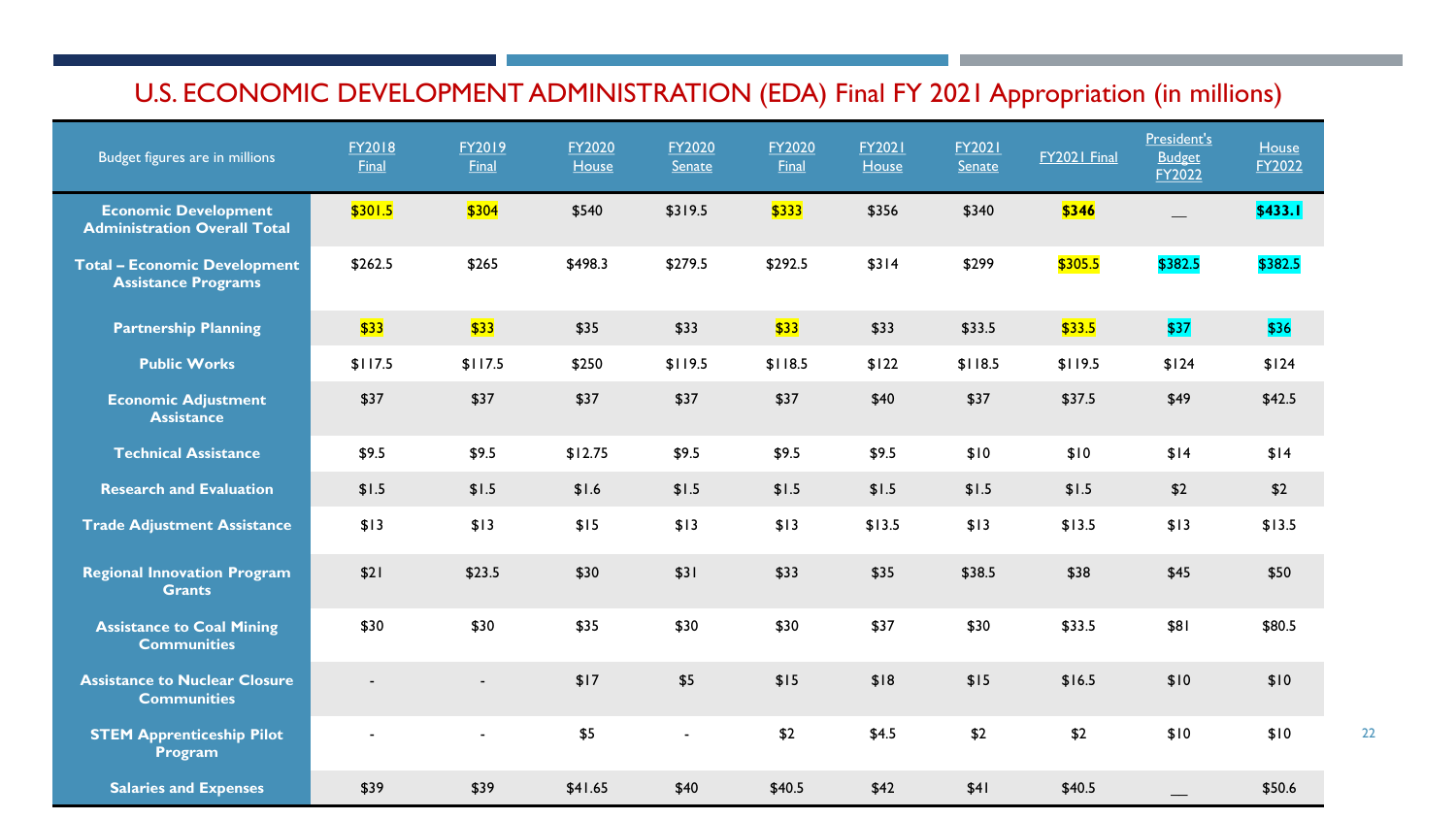## **EDA ASSISTANT SECRETARY NOMINATED**

EDA Assistant Secretary Nominee Alejandra Castillo [nominated on April 27](https://www.whitehouse.gov/briefing-room/statements-releases/2021/04/27/president-biden-announces-key-administration-nominations/) – she has not yet been confirmed

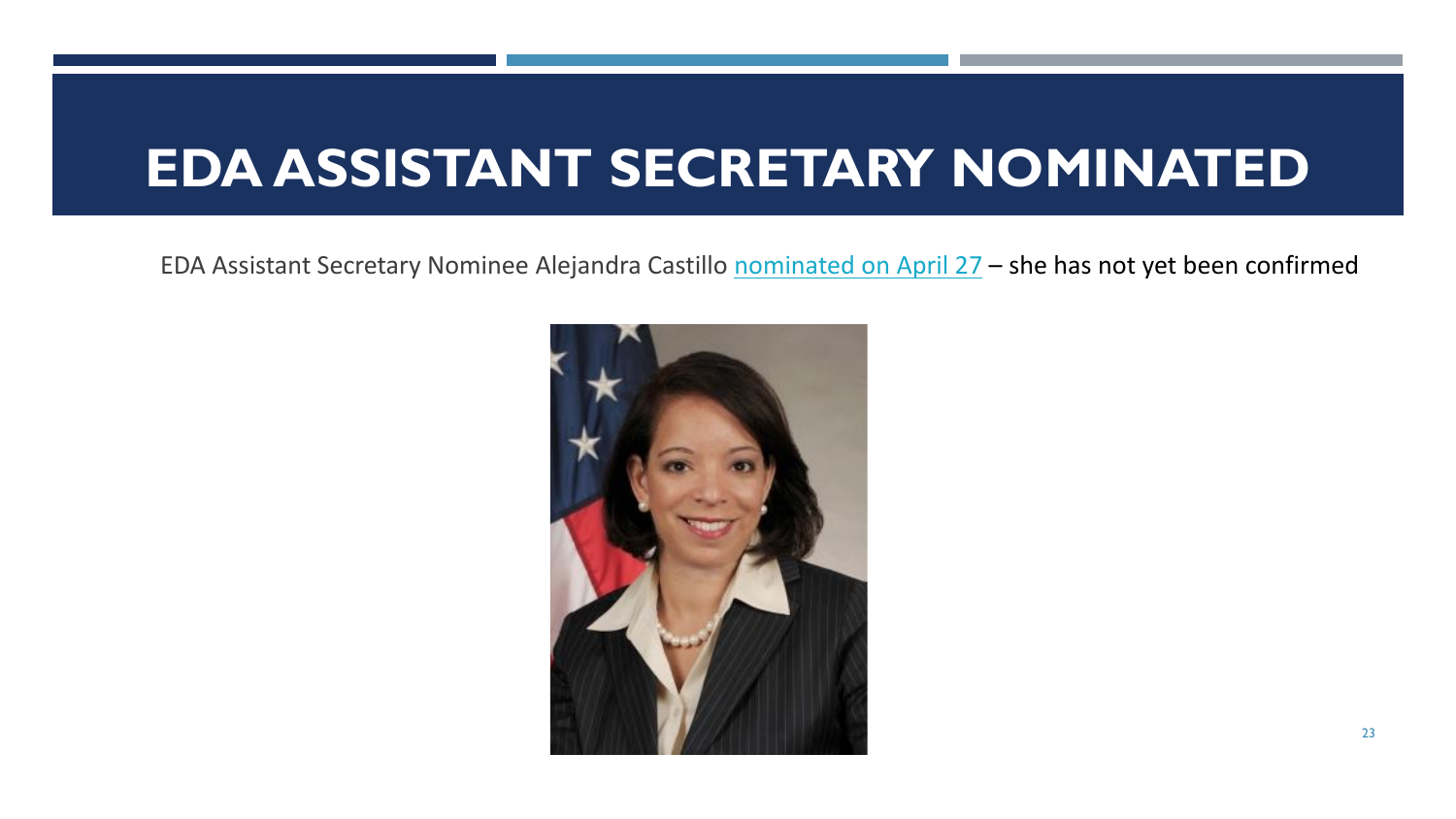# **INFRASTRUCTURE**

- The Biden Administration has highlighted infrastructure as a key priority
	- The administration initially released two infrastructure proposals: the [American Jobs Plan](https://www.whitehouse.gov/briefing-room/statements-releases/2021/03/31/fact-sheet-the-american-jobs-plan/) proposal (March 2021) and the [American Families Plan](https://www.whitehouse.gov/briefing-room/statements-releases/2021/04/28/fact-sheet-the-american-families-plan/) proposal (April 2021). A [rural fact sheet](https://www.whitehouse.gov/wp-content/uploads/2021/04/AFP-Fact-Sheet-Rural.pdf) can be found here.
- In June, a deal was reached between President Biden and a group of bipartisan senators on a \$1.2 trillion [bipartisan infrastructure framework](https://nam12.safelinks.protection.outlook.com/?url=https%3A%2F%2Furl.emailprotection.link%2F%3FbJKOQ0VZr3uvx6j48UNle2WuWegCF_JafwE9-9U02CxKPHCTuTRjGMQ_OsI8YxqVVgDNKf4o5vOuUc4kC1NGFytFjYH1wCIWpOE138of2dMJt6JRY2rCpiv1FY2GBIiGqgw2q_7NDNk9vk1kutGSGWQ3Ou9m_YKyGynirB-nzBX_NFI8LmBaLaW0G51bGjHEpXBqZte73LaAMZi1uAbu3Ag~~&data=04%7C01%7CMBurgoyne%40nado.org%7C0af6df53b6fa4d52aa3a08d948641d78%7C8072f21c6f0d489997927331ade058cf%7C1%7C0%7C637620417111161857%7CUnknown%7CTWFpbGZsb3d8eyJWIjoiMC4wLjAwMDAiLCJQIjoiV2luMzIiLCJBTiI6Ik1haWwiLCJXVCI6Mn0%3D%7C1000&sdata=tZbHQD5zEK%2Fs9iaDy3ZMsrE%2Bs4DQI%2FqoEHk7ENgQJB4%3D&reserved=0) contains \$579 billion in new spending primarily for highways, bridges, transit, and broadband. Legislative text has not yet been released.
	- Once bill text is released, the bipartisan framework is expected to include parts of the surface transportation bills already passed by the Senate EPW Committee and the Senate Commerce Committee
	- Last week, Senate Democrats announced a [\\$3.5 trillion budget resolution](https://nam12.safelinks.protection.outlook.com/?url=https%3A%2F%2Furl.emailprotection.link%2F%3FbMvveKHuPx0pSNO-M4RGMcQX1CkOgEFdZ6PtFaax7B0-qtVAjyAROVcCw7BYy_ZA1PQPTMtL9IiJsIpkguFXqyH1vclU9JEwOVpGCkOxudfCt-0WqqghllGOGzbePmSSKsT2E0S0_n8_eJRAn5GoJRninqIrc9jdTTa7uHYTyruU~&data=04%7C01%7CMBurgoyne%40nado.org%7C0af6df53b6fa4d52aa3a08d948641d78%7C8072f21c6f0d489997927331ade058cf%7C1%7C0%7C637620417111151861%7CUnknown%7CTWFpbGZsb3d8eyJWIjoiMC4wLjAwMDAiLCJQIjoiV2luMzIiLCJBTiI6Ik1haWwiLCJXVCI6Mn0%3D%7C1000&sdata=Zzb62bsC2U8bCZqCGdkmoooMNwysSy%2FFG8PxVNXUfP4%3D&reserved=0) that they hope to vote on in tandem with the bipartisan proposal. This includes more of the Biden administration's "human infrastructure" priorities.

#### **Surface Transportation Reauthorization Updates:**

- The Senate Commerce Committee approved the [Surface Transportation Investment Act of 2021](https://www.commerce.senate.gov/services/files/7A88B060-F769-4772-969E-29E9B2ABA903) in June 2021
- The Senate Environment and Public Works (EPW) Committee unanimously approved a [\\$311 billion surface transportation reauthorization bill](https://www.epw.senate.gov/public/_cache/files/a/5/a53f0dff-9ebc-4ab2-a74c-f11698c6a93d/C4B5572EE70DE0D4689DD1B00EFF24C9.section-by-section-clean-final.pdf) in May 2021
- The House T&I Committee approved a \$547 billion surface transportation reauthorization proposal, the [INVEST in America Act](https://transportation.house.gov/imo/media/doc/HR%20__%20INVEST%20in%20America%20Act%20Section%20by%20Section_Final.pdf), in June
- **The FAST Act expires in September 2021**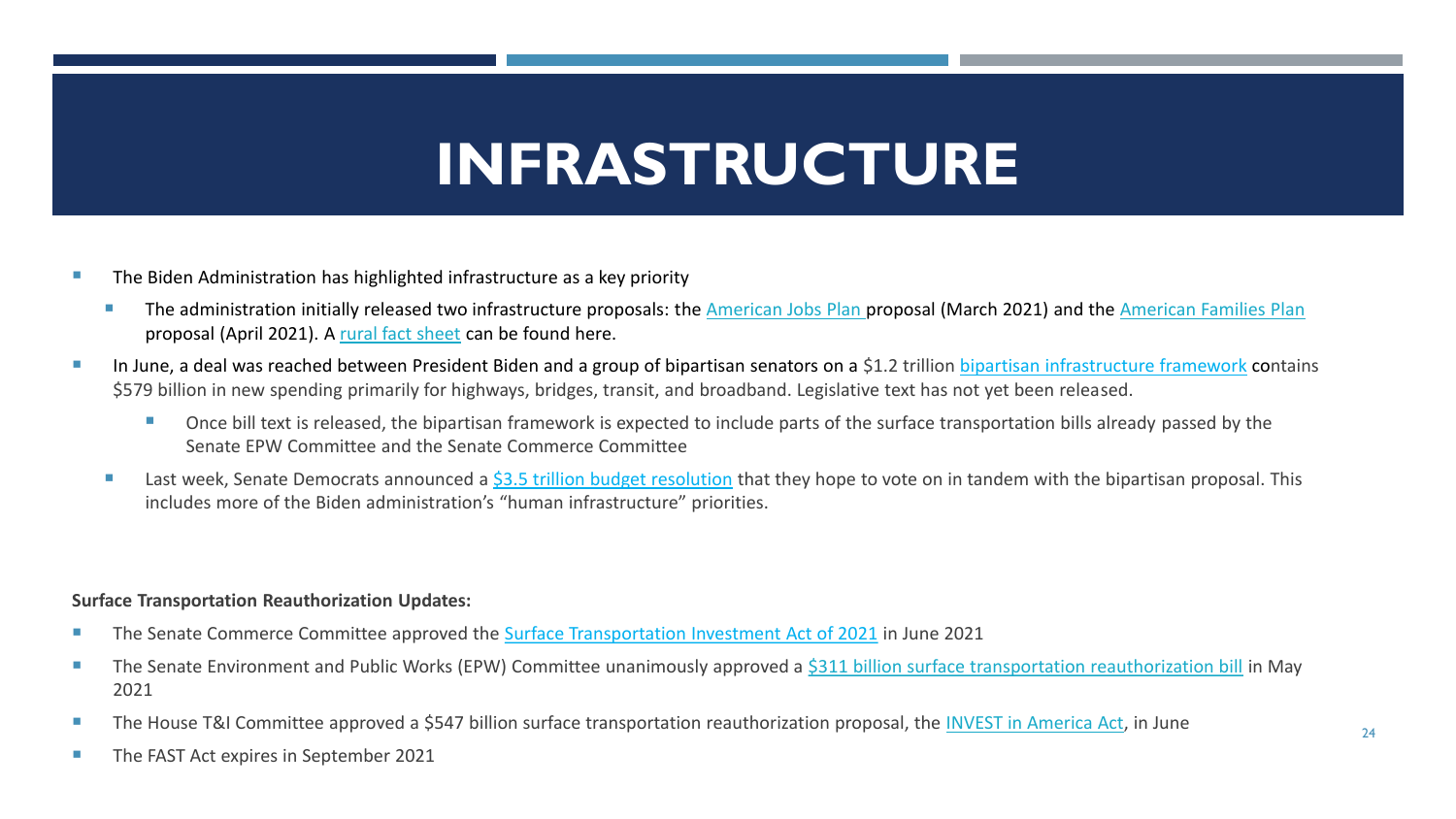# **GOOD NEWS: NO CHANGE TO OMB MSA DEFINITION**

- An [OMB Federal Register Notice](https://www.federalregister.gov/documents/2021/01/19/2021-00988/recommendations-from-the-metropolitan-and-micropolitan-statistical-area-standards-review-committee) published on January 19, 2021 requested public comment on a proposal to change the definition of a Metropolitan Statistical Area (MSA)
- The notice proposed changing the MSA population definition from 50,000 to 100,000 minimum.
- NADO submitted comments in response to the Federal Register Notice opposing this change.
- Fortunately, OMB recently announced that they will maintain the minimum urban area population needed to qualify as an MSA at the current threshold level for 50,000. OMB will NOT raise the threshold.

25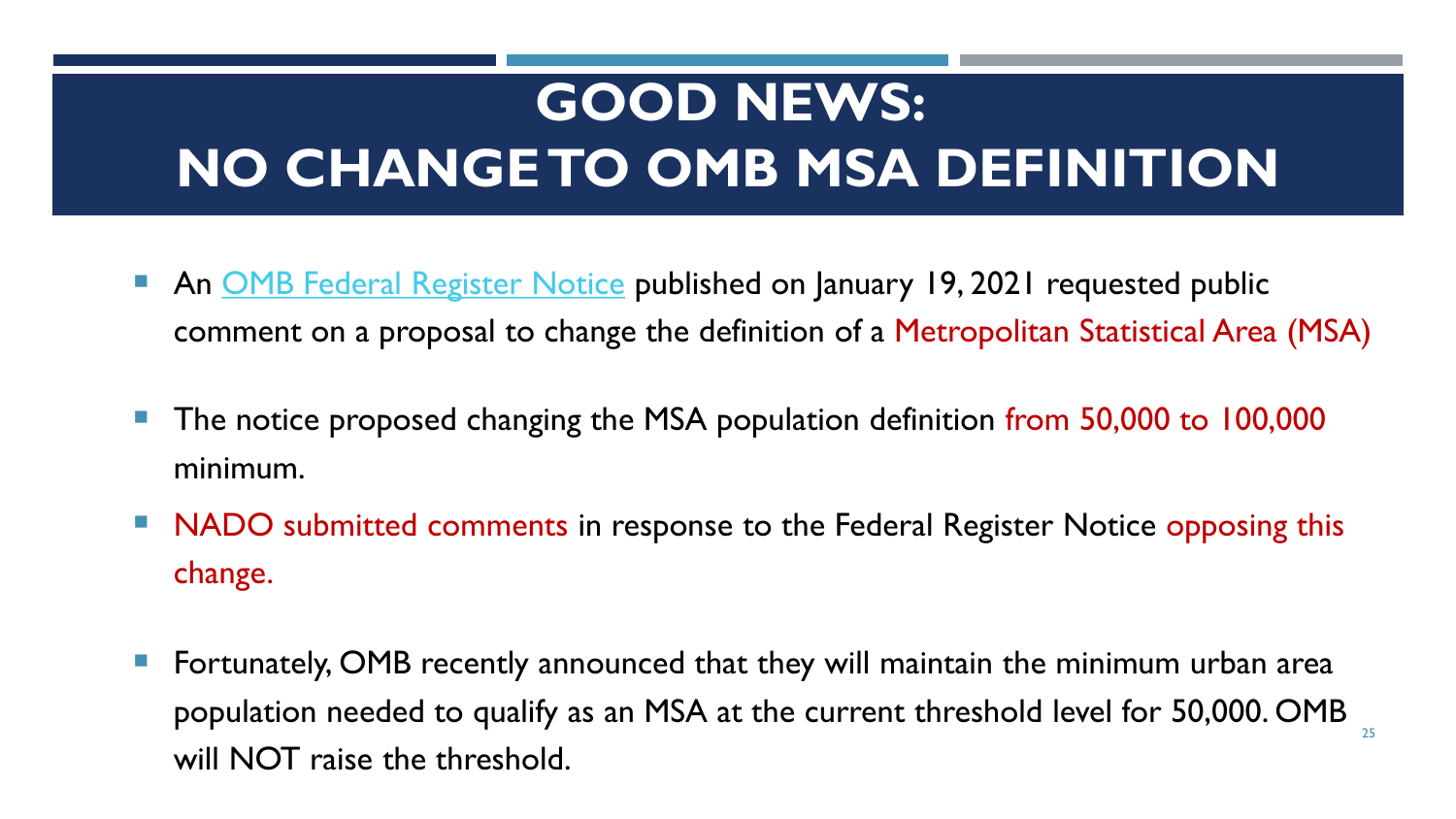# **NADO IS MONITORING: CENSUS URBAN AREAS PROPOSED CHANGE**

- Another recently published **Federal Register Notice** requests comment on the Census Bureau's proposed criteria on Urban Areas (notice published in February 19 Federal Register)
- The proposed change is a shift away from the "Urbanized Area" population-based definition (50,000+) and a shift toward a housing unit density-based definition
- Potential implications of this notice:
	- Much like the OMB MSA issue, this proposed change could also have *potential* wide-reaching impacts, and NADO will be keeping a close watch on this issue as well
	- USDOT definitions of MPO/RPO/RTPOs would likely NOT be affected by the Census proposal (this is because the number "50,000" is explicitly written in statute as the basis for MPO/RPO/RTPO definitions.
	- **However, this is something NADO is keeping a close watch on, especially with FAST Act (surface transportation) reauthorization on** the horizon
- NADO submitted comments and is monitoring this issue closely **EXECUTE:** The mass of the set of the set of the set of the set of the set of the set of the set of the set of the set of the set of the set of the set of the se